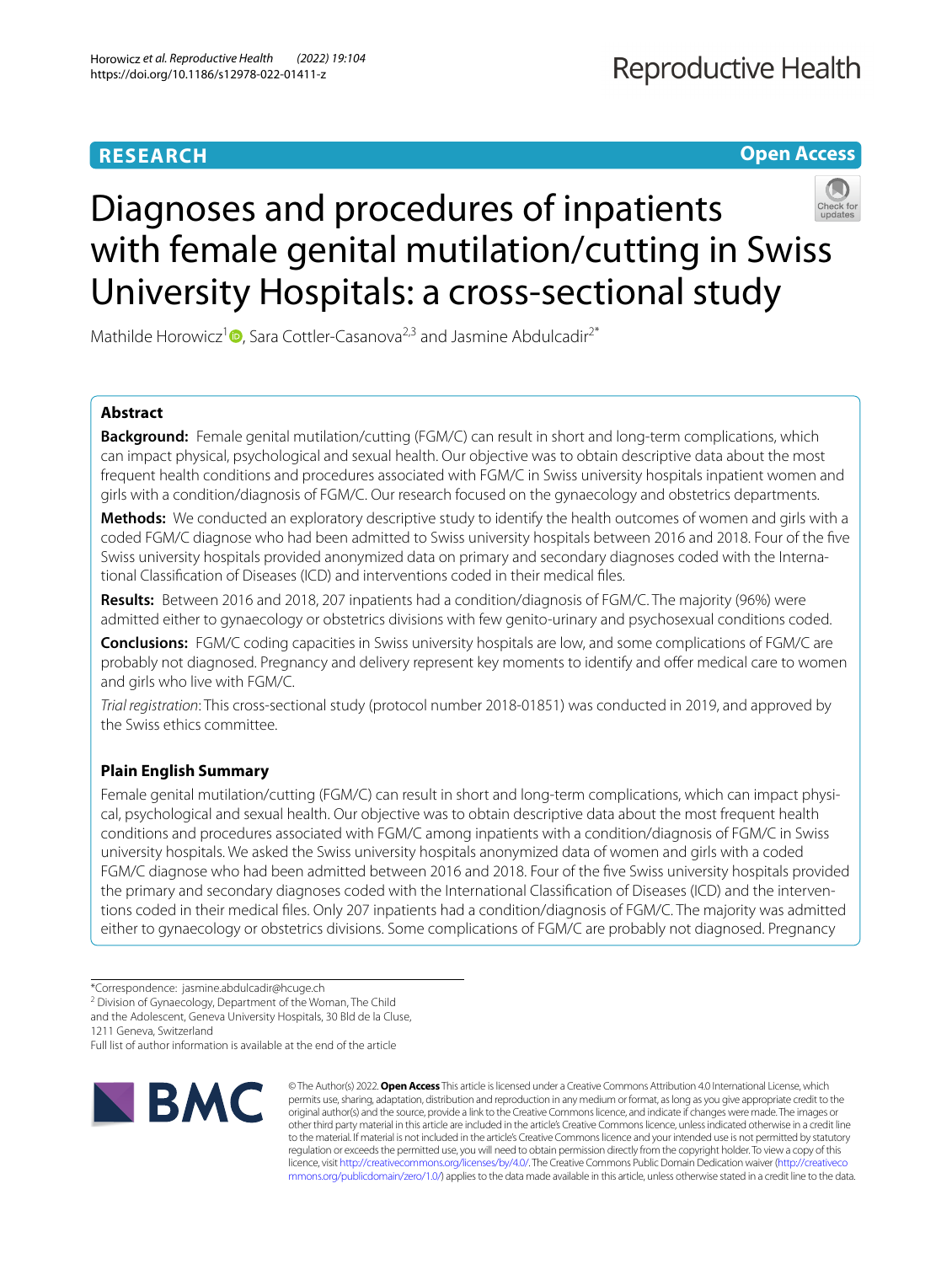and childbirth represent key moments to care for and counsel a population that might not consult or be identifed otherwise.

**Keywords:** Female genital mutilation, Female genital cutting, Female genital mutilation/cutting, International classifcation of diseases, ICD, Coding, Switzerland

# **Introduction**

Female Genital Mutilation/Cutting (FGM/C) comprises all procedures involving partial or total removal of the external female genitalia without medical indication [\[1](#page-13-0)]. The World Health Organization (WHO) defines four main types of FGM/C (Table [1](#page-1-0)) [\[2\]](#page-13-1). 200 million women and girls have undergone the practice in 31 countries according to nationally representative household surveys, without counting female migrants with FGM/C who live high-income countries [[3,](#page-13-2) [4\]](#page-13-3). According to estimates, almost 600,000 individuals living in the European Union are believed to have been exposed to ritual genital cutting (2016) [[5](#page-13-4)], and in Switzerland, approximately 21,706 women and girls are estimated to have been exposed to this practice  $(2018)$  [\[6\]](#page-14-0). These estimates were obtained by indirect measures: multiplying the number of female migrants from an FGM/C practicing country with the FGM/C prevalence rate from the same country. This method does not account for regional and ethnic variations of the practice within countries, and does not include corrections for any changes in attitudes towards FGM/C, which have been described among migrants  $[7-11]$  $[7-11]$ , nor include other female genital modifications such as female genital cosmetic surgeries. The actual prevalence of FGM/C among communities of migrants remains unknown [\[12](#page-14-3), [13\]](#page-14-4). Recent studies conducted in the United Kingdom (UK) showed signifcantly fewer cases of FGM/C than expected among minors according to prevalence estimates [[14](#page-14-5), [15](#page-14-6)]. Nevertheless, the total number of women and girls who have undergone FGM/C is expected to grow in high-income countries because of increasing migration from countries where FGM/C prevalence remains high [\[16](#page-14-7)]. Although several interventions efectively promote the abandonment of FGM/C, many countries are simultaneously facing population growth, with consequent increase in the absolute number of girls exposed to FGM/C [[17](#page-14-8)].

It has been widely studied that FGM/C, particularly type III, can result in short and long-term complications, which can impact physical, psychological and sexual health [[1\]](#page-13-0). Systematic reviews and meta-analyses show that female individuals with FGM/C are at higher risk of dyspareunia, genito-urinary complications, prolonged labour, episiotomies, and birth complications [[18](#page-14-9)[–21](#page-14-10)]. Frequently cited as a limitation, the lack of high-quality studies makes it difficult to reach consensus surrounding the association between FGM/C and caesarean section, infertility and HIV  $[18–20]$  $[18–20]$  $[18–20]$ . Depending on the study design, some of the available data about FGM/C complications and their clinical management may be subject to self-report and recall bias [\[22](#page-14-12)]. Inappropriate health management due to the lacking training surrounding FGM/C may further bias the existing data. To our knowledge, no study has yet described FGM/C complications

<span id="page-1-0"></span>**Table 1** Classification of FGM/C types and subtypes according to WHO [[2](#page-13-1)]

| Type I                  | Partial or total removal of the clitoral glans (the external and visible part of the clitoris, which is a sensitive part of the female geni-<br>tals, with the function of providing sexual pleasure to the woman), and/or the prepuce/clitoral hood (the fold of skin surrounding<br>the clitoral glans) |
|-------------------------|-----------------------------------------------------------------------------------------------------------------------------------------------------------------------------------------------------------------------------------------------------------------------------------------------------------|
| Type la                 | Removal of the prepuce/clitoral hood only                                                                                                                                                                                                                                                                 |
| Type Ib                 | Removal of the clitoral glans with the prepuce/clitoral hood                                                                                                                                                                                                                                              |
| Type II                 | Partial or total removal of the clitoral glans and the labia minora, with or without removal of the labia majora                                                                                                                                                                                          |
| Type lla                | Removal of the labia minora only                                                                                                                                                                                                                                                                          |
| Type IIb                | Partial or total removal of the clitoris and the labia minora                                                                                                                                                                                                                                             |
| Type IIc                | Partial or total removal of the clitoris, the labia minora and the labia majora                                                                                                                                                                                                                           |
| Type III (Infibulation) | Narrowing of the vaginal opening with the creation of a covering seal. The seal is formed by cutting and repositioning the labia<br>minora, or labia majora. The covering of the vaginal opening is done with or without removal of the clitoral prepuce/clitoral hood<br>and glans                       |
| Type IIIa               | Removal and apposition of the labia minora                                                                                                                                                                                                                                                                |
| Type IIIb               | Removal and apposition of the labia majora                                                                                                                                                                                                                                                                |
| Type IV                 | All other harmful procedures to the female genitalia for non-medical purposes, for example, pricking, piercing, incising, scraping<br>and cauterization                                                                                                                                                   |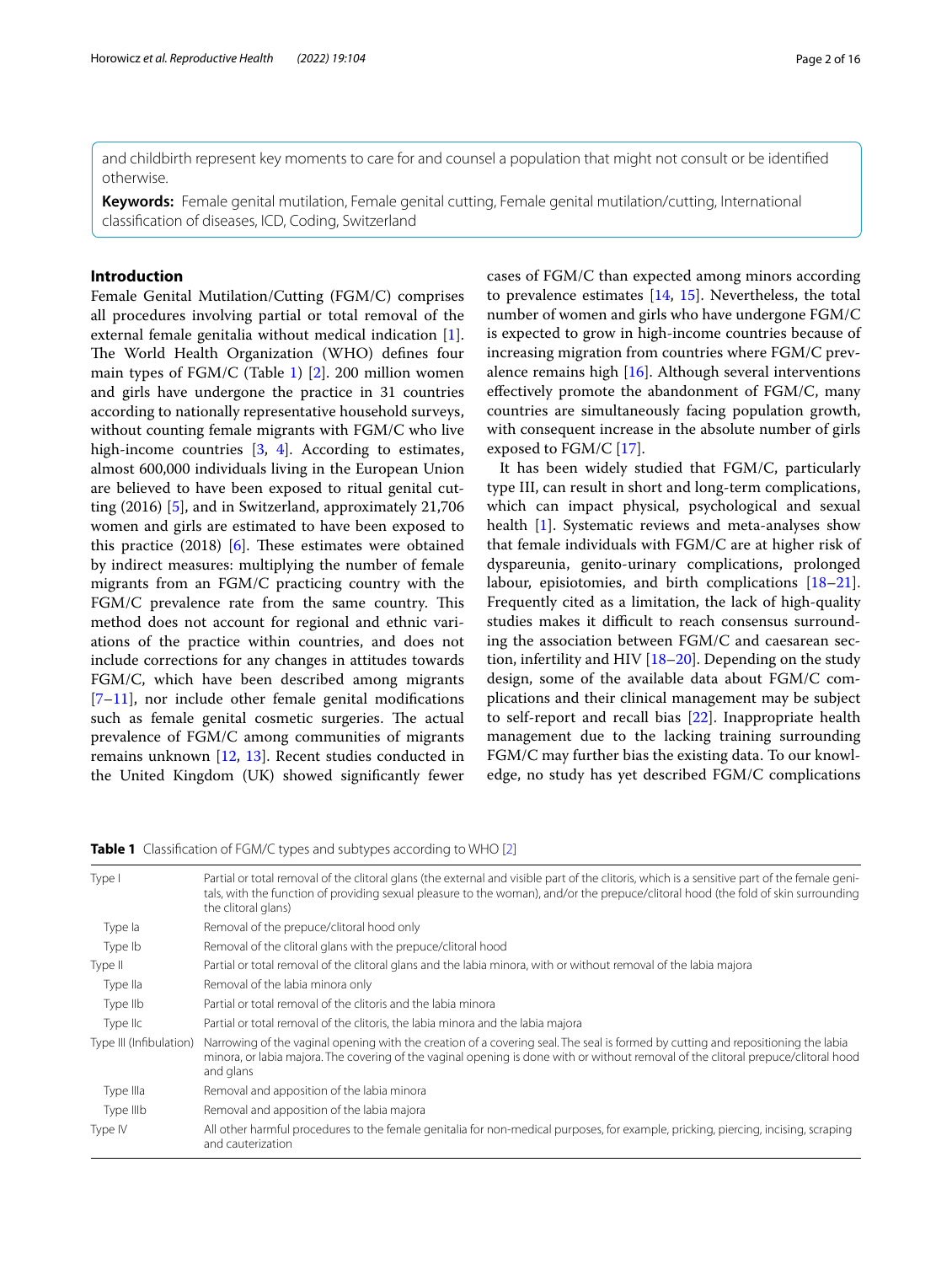and associated procedures using hospital inpatient data coded with the International Classifcation of Diseases (ICD).

We sought to describe the most frequent health conditions and procedures associated with FGM/C in inpatient women and girls identifed from ICD diagnoses of FGM/C from fve Swiss university hospitals.

## **Materials and methods**

This cross-sectional study (protocol number 2018-01851) was conducted in 2019, and approved by the Swiss ethics committee. We invited all fve Swiss university hospitals (Geneva, Lausanne, Bern, Basel and Zürich) to provide anonymized data for all inpatient adult women and girls  $(<$ 18 years) with a nationality from any of the 30 FGM/C practicing countries [[3](#page-13-2)] in addition to all inpatients who had a coded condition/diagnosis of FGM/C between January 1, 2016 and December 31, 2018. We did not include inpatients from the Maldives, where FGM/C has been recently reported [[23](#page-14-13)], because no nationally representative survey was available when the study began. Please note that we talk about a "condition/diagnosis" of FGM/C as the ICD contains specifc codes for FGM/C, which are also used to justify reimbursement of healthcare provided in case of need by health insurances. We also use the term condition, to acknowledge the fact that not all women and girls with FGM/C are sick.

In Swiss university hospitals, healthcare professionals record the diagnosis responsible for the hospitalization (primary diagnosis); eventual complications that arise during the patient's hospital stay, as well as any additional diseases treated (secondary diagnoses) in the patients' electronic medical charts. Professional coders in Switzerland code this information with the German Modifcation of the tenth edition of the ICD (ICD-10-GM), and interventions are coded with the Swiss Classifcation of Surgical Interventions (CHOP) [[24\]](#page-14-14).

We received the requested data from four university hospitals: Geneva (HUG), Lausanne (CHUV), Bern (Inselspital), and Zürich (USZ). The university hospital of Basel (USB) did not participate due to logistical difficulties in data provision. All data were then merged in a single database using STATA version 15.

The data for all inpatient women and girls from the 30 targeted FGM/C countries and all primary and secondary diagnoses of FGM/C coded between January 1, 2016 and December 31, 2018 was anonymized. The university hospital of Bern did not provide data on the interventions performed. Lausanne and Zürich provided CHOP codes of the interventions performed, and Geneva provided the name of the CHOP interventions. We analyzed all diagnoses and interventions in patients' records with a coded primary or secondary diagnosis of FGM/C. We provided descriptive statistics with mean,  $\pm$  standard deviation, and median for continuous variables, numbers by categorical variables. We compared all diagnoses from our sample with the FGM/C ICD "tip-sheet" for FGM/C associated health conditions (full methods available in another manuscript) [\[25](#page-14-15)]. We focused our analysis on the gynaecology and obstetrics divisions, where most of the inpatients with an FGM/C code were admitted.

The Swiss Federal Office of Public Health, the Swiss Network against Female Circumcision, and Caritas Switzerland funded the study. They had no role in study design, data collection and analysis, decision to publish, or preparation of the manuscript.

# **Results**

In four of the fve Swiss university hospitals, 207 inpatients received a primary ( $n=22$ , 10.6%) or a secondary  $(n=185)$  diagnosis of FGM/C during the study period (Table [2\)](#page-3-0). Of these 207 women and girls, 199 (96%, 89.4%) were admitted either to gynaecology or obstetrics divisions. The remaining women and girls were admitted to other departments (surgery, internal medicine, emergency, and paediatrics).

The primary diagnoses of women with a secondary diagnosis of FGM/C ( $n=185$ ) spanned 11 chapters of the ICD-10 (Table [3\)](#page-4-0). 156 inpatients had a primary diagnosis related to pregnancy and childbirth. The most frequent diagnoses were perineal laceration during delivery  $(n=29, 18.6\%)$ , labour and delivery complicated by fetal heart rate anomaly ( $n=16$ , 10.3%), prolonged second stage of labour ( $n=13$ , 8.3%) and premature rupture of membranes ( $n=13$ , 8.3%). Nine patients were admitted for some type of anaemia: anaemia complicating pregnancy, childbirth and the puerperium  $(n=5)$ , iron deficiency anaemia  $(n=3)$ , and post-haemorrhagic anaemia  $(n=1)$ . Primary diagnoses of genitourinary diseases included vulvar cysts  $(n=4)$ , and infectious diseases such as abscess of vulva  $(n=2)$ , chronic salpingitis and oophoritis ( $n=1$ ) and pyonephrosis ( $n=1$ ).

The mean number of secondary diagnoses coded among women with a primary or secondary diagnosis of FGM/C was 2.59 (median 2, range 0–15), spanning 16 chapters of the ICD-10 (Table  $4$ ). There were 281 secondary diagnoses related to pregnancy and childbirth, including 114 codes describing duration of pregnancy (O09.1-O09.7, O48). Other frequent codes were perineal laceration during delivery  $(n=21)$ , prolonged second stage of labour  $(n=8)$ , and anaemia complicating pregnancy, childbirth and the puerperium  $(n=24)$ .

Among diseases of the genitourinary system, coded diagnoses featured vulvar cyst  $(n=1)$ , urinary tract infection  $(n=1)$  and mild cervical dysplasia  $(n=1)$ . Other secondary diagnoses related to infections were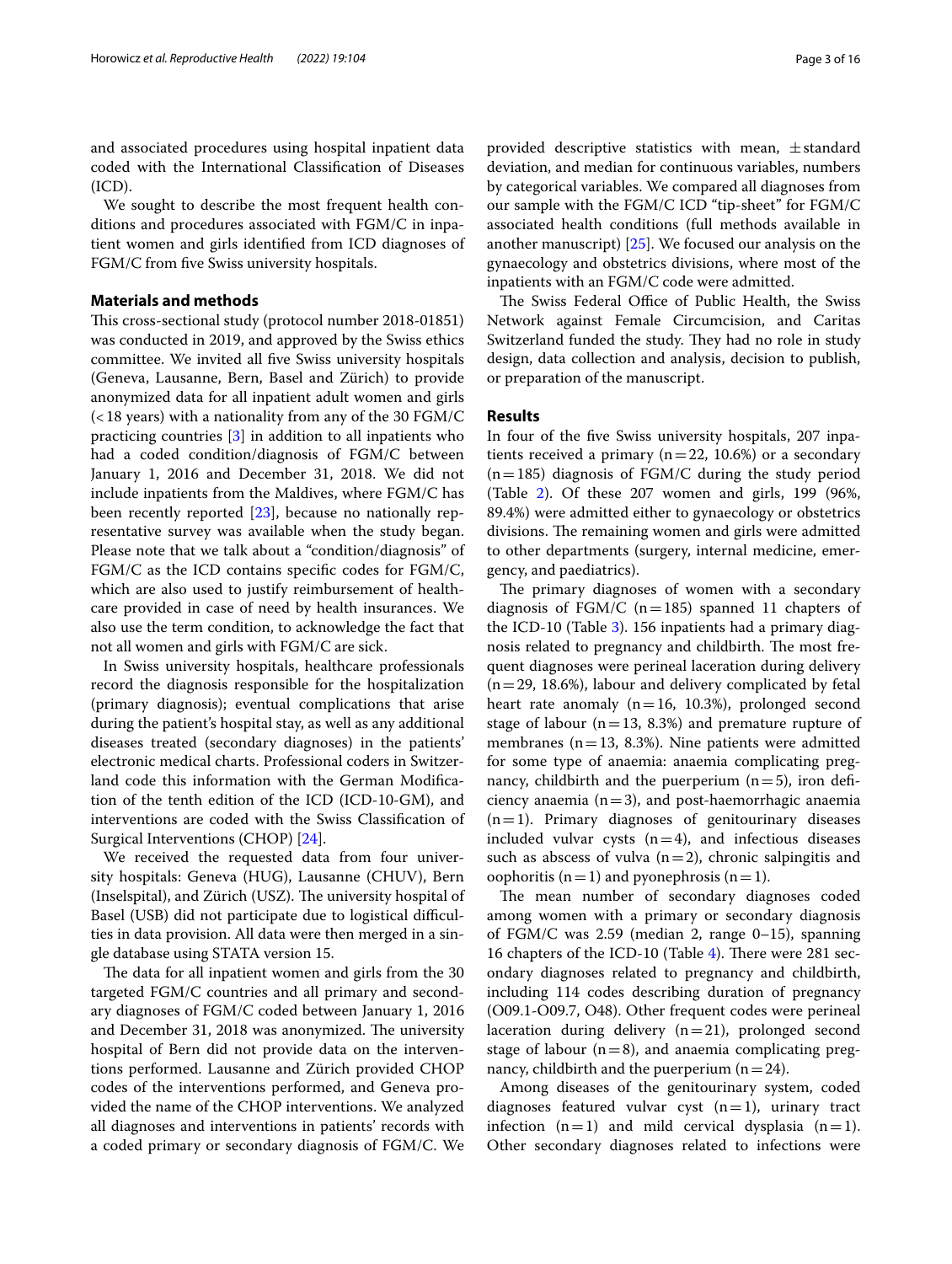<span id="page-3-0"></span>

| Table 2 Description of inpatients with a FGM/C (n = 207) as primary or secondary diagnosis between 2016 and 2018 followed in one |  |
|----------------------------------------------------------------------------------------------------------------------------------|--|
| of four Swiss university hospitals (Geneva, Lausanne, Bern and Zürich)                                                           |  |

| <b>Variables</b>                                  | 2016 $(n=42)$     | 2017 $(n=69)$          | 2018 $(n=96)$   |
|---------------------------------------------------|-------------------|------------------------|-----------------|
| Center, n (%)                                     |                   |                        |                 |
| Geneva                                            | 20 (47.6)         | 24 (34.8)              | 67 (69.8)       |
| Lausanne                                          | 13 (31.0)         | 10(14.5)               | 19 (19.8)       |
| Bern                                              | 3(7.1)            | 23 (33.3)              | 6(6.3)          |
| Zürich                                            | 6(14.3)           | 12(17.4)               | 4(4.2)          |
| Country of origin, n (%)                          |                   |                        |                 |
| Benin                                             | 0(0)              | 0(0)                   | 1(1.0)          |
| Burkina Faso                                      | 1(2.4)            | 2(2.9)                 | 0(0)            |
| Cameroon                                          | 1(2.4)            | 0(0)                   | 0(0)            |
| Côte d'Ivoire                                     | 1(2.4)            | 1(1.5)                 | 1(1.0)          |
| Egypt                                             | 0(0)              | 0(0)                   | 5(5.2)          |
| Eritrea                                           | 12 (28.6)         | 37 (53.6)              | 36 (37.5)       |
| Ethiopia                                          | 2(4.8)            | 3(4.4)                 | 2(2.1)          |
| Guinea                                            | 0(0)              | 0(0)                   | 6(6.2)          |
| Guinea-Bissau                                     | 0(0)              | 0(0)                   | 2(2.1)          |
| Mali                                              | 0(0)              | 0(0)                   | 1(1.0)          |
| Mauritania                                        | 0(0)              | 0(0)                   | 1(1.0)          |
| Nigeria                                           | 1(2.4)            | 1(1.5)                 | 3(3.1)          |
| Senegal                                           | 0(0)              | 0(0)                   | 3(3.1)          |
| Somalia                                           | 14(33.3)          | 18(26.1)               | 22 (22.9)       |
| Sudan and South Sudan                             | 1(2.4)            | 1(1.5)                 | 3(3.1)          |
| Unknown or other                                  | 9(21.4)           | 6(8.7)                 | 10(10.4)        |
| Service, n (%)                                    |                   |                        |                 |
| Gynaecology                                       | 13 (31.0)         | 12 (17.4)              | 9(9.4)          |
| Gynaecology or obstetrics <sup>a</sup>            | 1(2.4)            | 23(33.3)               | 6(6.3)          |
| Obstetrics                                        | 23 (54.8)         | 33 (47.8)              | 79 (82.3)       |
| Others                                            | 5(11.9)           | 1(1.5)                 | 2(2.1)          |
| Mean age at first visit $(\pm SD, \text{median})$ | 30.7 (± 12.0, 27) | $27.7 (\pm 6.1, 27.4)$ | 29.8 (±6.7, 30) |
| FGM/C type, n (%)                                 |                   |                        |                 |
| Type I                                            | 3(7.1)            | 13 (18.8)              | 10(10.4)        |
| Type II                                           | 8(19.1)           | 16(23.2)               | 33 (34.4)       |
| Type III                                          | 21(50.0)          | 33 (47.8)              | 39 (40.6)       |
| Type IV                                           | 0(0)              | 1(1.5)                 | 2(2.1)          |
| Unspecified or other                              | 10 (23.8)         | 6(8.7)                 | 12 (12.5)       |

<sup>a</sup> Data obtained from Bern did not specify whether patients were admitted in gynecology or obstetrics

Streptococcus group B  $(n=17)$ , possibly describing a carrier-state in pregnant women, and carrier of other specified bacterial or infectious diseases  $(n=17)$ , and asymptomatic HIV status  $(n=1)$ . Eight women required immunization against viral diseases such as measles, diphtheria, and other viral diseases.

Mental disorders and sexual health conditions were rarely coded as either primary or secondary conditions. "Problems related to psychosocial and/or economic circumstances" appeared fve times as secondary diagnosis, and once as a primary diagnosis for a minor inpatient that was admitted in paediatrics. Out of the other four minors with a code of  $FGM/C$  (n=5), another was admitted in paediatrics to undergo surgery for mitral valve stenosis, and the remaining two were admitted in gynaecology for surgical treatment of a vulvar cyst. The only minor inpatient with a primary diagnosis of FGM/C underwent defbulation and had secondary codes related to pregnancy.

In total, there were 62 primary and secondary diagnoses of anaemia in 36 patients admitted in gynaecology or obstetrics. Among them, six had third-stage haemorrhage, six a frst- or second-degree perineal tear, and nine underwent caesarean section 27 of 135 patients admitted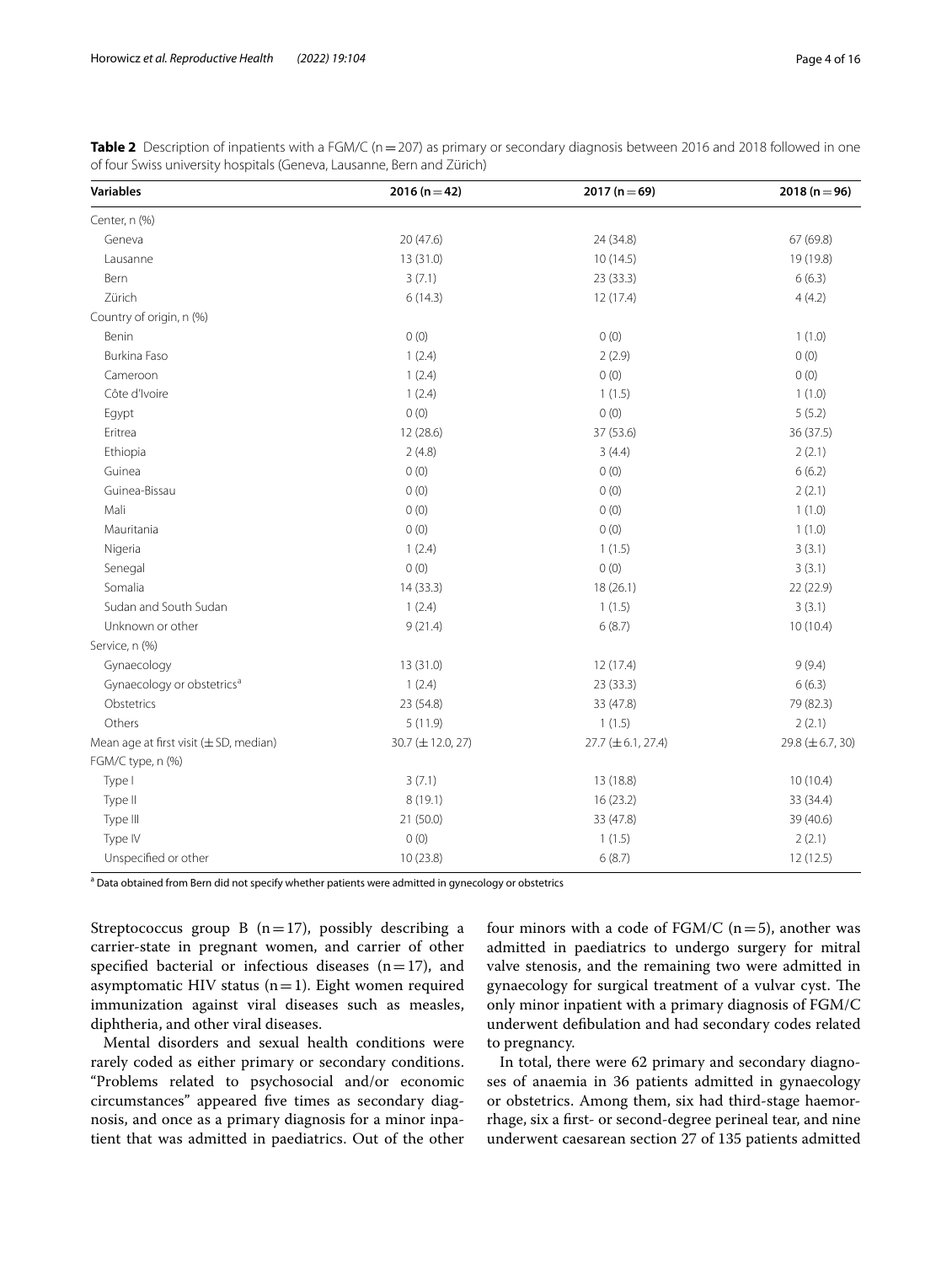<span id="page-4-0"></span>**Table 3** Primary diagnoses of inpatients with a secondary diagnosis of FGM/C (n=185) presented by chapter of the ICD-10

| <b>Variables</b>                                                                                    |                                                                                       | N              |
|-----------------------------------------------------------------------------------------------------|---------------------------------------------------------------------------------------|----------------|
| ICD-10 chapter and codes                                                                            | ICD-10 diagnoses                                                                      |                |
| Neoplasms                                                                                           |                                                                                       | 3              |
| C77.4, C90.00                                                                                       | Malignant neoplasms                                                                   | $\overline{2}$ |
| D25.9                                                                                               | Leiomyoma of uterus, unspecified                                                      |                |
| Diseases of the blood and blood-forming organs and certain disorders involving the immune mechanism |                                                                                       | 4              |
| D50.8, D50.9                                                                                        | Iron deficiency anemias                                                               | 3              |
| D62                                                                                                 | Acute posthemorrhagic anemia                                                          |                |
| Endocrine, nutritional and metabolic diseases                                                       |                                                                                       |                |
| E55.9                                                                                               | Vitamin D deficiency, unspecified                                                     |                |
| Diseases of the circulatory system                                                                  |                                                                                       |                |
| 105.0                                                                                               | Rheumatic mitral stenosis                                                             |                |
| Diseases of the skin and subcutaneous tissue                                                        |                                                                                       |                |
| L <sub>02.2</sub>                                                                                   | Cutaneous abscess, furuncle and carbuncle of trunk                                    | 1              |
| Diseases of the genitourinary system                                                                |                                                                                       | 20             |
| N13.1                                                                                               | Hydronephrosis with ureteral stricture, not elsewhere classified                      | 1              |
| N <sub>13.6</sub>                                                                                   | Pyonephrosis                                                                          | 1              |
| N39.3                                                                                               | Stress incontinence                                                                   |                |
| N70.1                                                                                               | Chronic salpingitis and oophoritis                                                    |                |
| N76.4                                                                                               | Abscess of vulva                                                                      | 2              |
| N84.0                                                                                               | Polyp of corpus uteri                                                                 |                |
| N90.7                                                                                               | Vulvar cyst                                                                           | 4              |
| Pregnancy, childbirth and the puerperium                                                            |                                                                                       | 156            |
| O 00.1                                                                                              | Tubal pregnancy                                                                       | $\overline{1}$ |
| O <sub>02.1</sub>                                                                                   | Missed abortion                                                                       | 1              |
| O09.6                                                                                               | "Duration of pregnancy 37 to 41 completed weeks, 253 to 287 com-<br>pleted days"      | $\overline{4}$ |
| O09.7                                                                                               | "Duration of pregnancy More than 41 completed weeks More than 287<br>completed days"  | $\mathbf{1}$   |
| 012.1                                                                                               | Gestational proteinuria                                                               | 1              |
| O14.0, O14.1, O14.9                                                                                 | Pre-eclampsia                                                                         | 4              |
| O <sub>24.0</sub>                                                                                   | Pre-existing type 1 diabetes mellitus, in pregnancy, childbirth and the<br>puerperium | 1              |
| O <sub>24.4</sub>                                                                                   | Gestational diabetes mellitus                                                         | 8              |
| O30.0                                                                                               | Twin pregnancy                                                                        | 1              |
| O32.1                                                                                               | Maternal care for breech presentation                                                 |                |
| O33.5                                                                                               | Maternal care for disproportion due to unusually large fetus                          | 2              |
| O34.2                                                                                               | Maternal care due to uterine scar from previous surgery                               | 3              |
| O34.30                                                                                              | Maternal care for cervical incompetence, unspecified trimester                        | 1              |
| O34.7                                                                                               | Maternal care for abnormality of vulva and perineum                                   | 1              |
| O36.5                                                                                               | Maternal care for known or suspected poor fetal growth                                | $\overline{4}$ |
| O36.6                                                                                               | Maternal care for excessive fetal growth                                              | 2              |
| O41.0                                                                                               | Oligohydramnios                                                                       | $\overline{2}$ |
| O41.1                                                                                               | Infection of amniotic sac and membranes                                               | 1              |
| O42.0, O42.11, O42.12                                                                               | Premature rupture of membranes, onset of labor within 24 hours of<br>rupture          | 13             |
| O43.21                                                                                              | Placenta accreta                                                                      | 1              |
| 044.11                                                                                              | Complete placenta previa with hemorrhage, first trimester                             | 2              |
| O48                                                                                                 | Post-term pregnancy                                                                   | $\overline{4}$ |
| O60.1                                                                                               | Preterm labor with preterm delivery                                                   | 2              |
| O61.0                                                                                               | Failed medical induction of labor                                                     | $\overline{2}$ |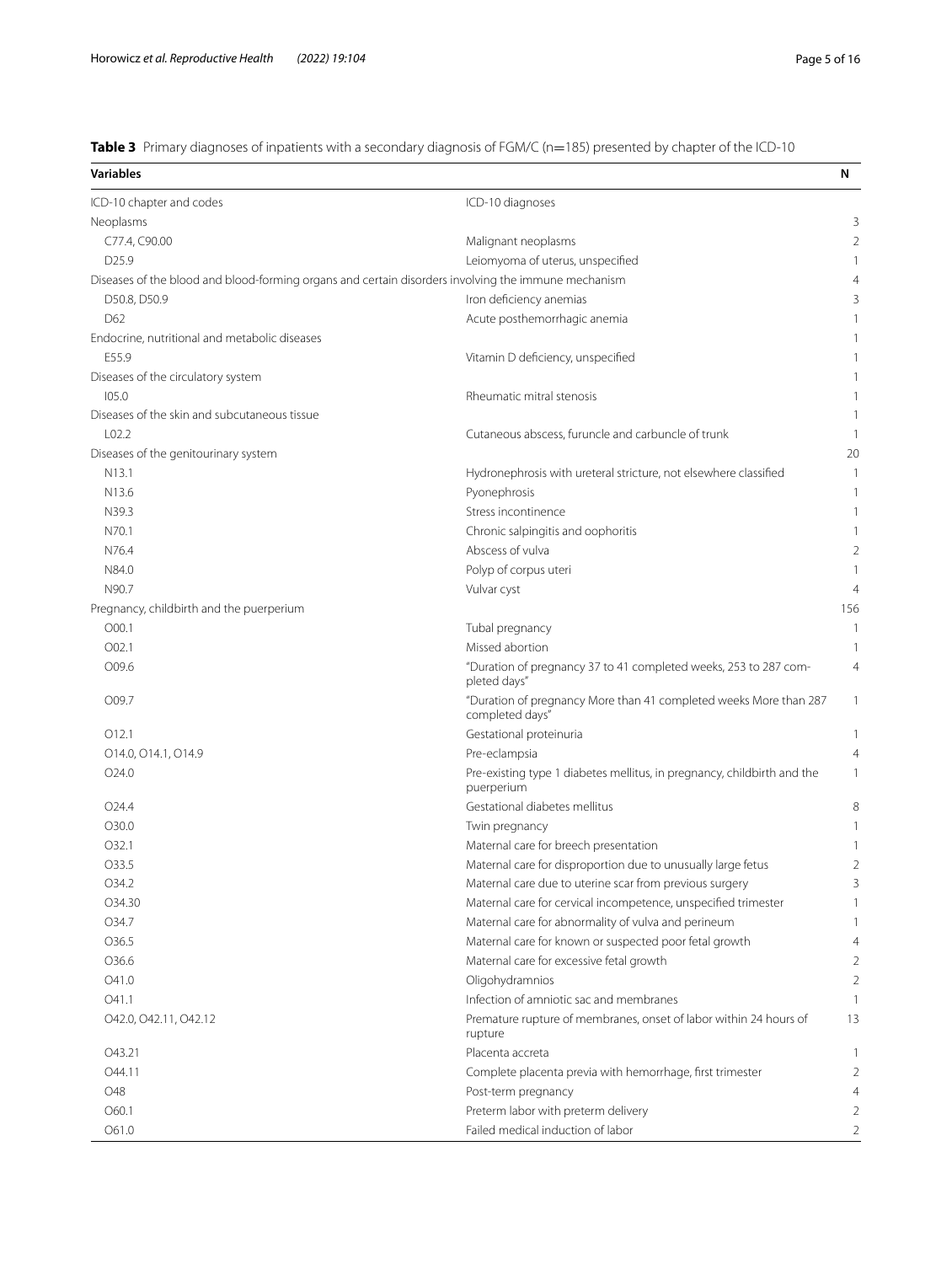| Variables                                                                               |                                                                                                                                                                       | N              |
|-----------------------------------------------------------------------------------------|-----------------------------------------------------------------------------------------------------------------------------------------------------------------------|----------------|
| O62.8                                                                                   | Other abnormalities of forces of labor                                                                                                                                | 2              |
| O63.0                                                                                   | Prolonged first stage (of labor)                                                                                                                                      | $\overline{4}$ |
| O63.1                                                                                   | Prolonged second stage (of labor)                                                                                                                                     | 13             |
| O64.8                                                                                   | Obstructed labor due to other malposition and malpresentation                                                                                                         | -1             |
| O65.4                                                                                   | Obstructed labor due to fetopelvic disproportion, unspecified                                                                                                         | 1              |
| O66.2                                                                                   | Obstructed labor due to unusually large fetus                                                                                                                         | 1              |
| O66.5                                                                                   | Attempted application of vacuum extractor and forceps                                                                                                                 | -1             |
| O68.0                                                                                   | Labour and delivery complicated by fetal heart rate anomaly                                                                                                           | 16             |
| O68.2                                                                                   | Labour and delivery complicated by fetal heart rate anomaly with<br>meconium in amniotic fluid                                                                        | 3              |
| O70.0                                                                                   | First degree perineal laceration during delivery                                                                                                                      | 13             |
| O70.1                                                                                   | Second degree perineal laceration during delivery                                                                                                                     | 11             |
| O70.2                                                                                   | Third degree perineal laceration during delivery                                                                                                                      | 1              |
| O70.3                                                                                   | Fourth degree perineal laceration during delivery                                                                                                                     | 2              |
| O70.9                                                                                   | Perineal laceration during delivery, unspecified                                                                                                                      | $\overline{2}$ |
| O71.1                                                                                   | Rupture of uterus during labour                                                                                                                                       | 1              |
| 072.0, 072.1                                                                            | Third-stage haemorrhage                                                                                                                                               | 3              |
| O75.6                                                                                   | Delayed delivery after spontaneous or unspecified rupture of mem-<br>branes                                                                                           | 1              |
| O75.7                                                                                   | Vaginal delivery following previous caesarean section                                                                                                                 | $\overline{2}$ |
| O80                                                                                     | Single spontaneous delivery                                                                                                                                           | 3              |
| O98.8                                                                                   | Other maternal infectious and parasitic diseases complicating preg-<br>nancy, childbirth and the puerperium                                                           | 1              |
| O99.0                                                                                   | Anaemia complicating pregnancy, childbirth and the puerperium                                                                                                         | 5              |
| O99.1                                                                                   | Other diseases of the blood and blood-forming organs and certain<br>disorders involving the immune mechanism complicating pregnancy,<br>childbirth and the puerperium | 1              |
| O99.2                                                                                   | Endocrine, nutritional and metabolic diseases complicating pregnancy,<br>childbirth and the puerperium                                                                | 1              |
| O99.8                                                                                   | Other specified diseases and conditions complicating pregnancy,<br>childbirth and the puerperium                                                                      | $\overline{4}$ |
| Congenital malformations, deformations and chromosomal abnormalities                    |                                                                                                                                                                       |                |
| Q50.5                                                                                   | Embryonic cyst of broad ligament                                                                                                                                      |                |
| Symptoms, signs and abnormal clinical and laboratory findings, not elsewhere classified |                                                                                                                                                                       |                |
| R74.0                                                                                   | Elevation of levels of transaminase and lactic acid dehydrogenase [LDH]                                                                                               | 1              |
| Injury, poisoning and certain other consequences of external causes                     |                                                                                                                                                                       |                |
| S72.3                                                                                   | Fracture of shaft of femur                                                                                                                                            | 1              |
| Factors influencing health status and contact with health services                      |                                                                                                                                                                       | 18             |
| Z37.0                                                                                   | Single live birth                                                                                                                                                     | 4              |
| Z65                                                                                     | Problems related to other psychosocial circumstances                                                                                                                  |                |
| Z91.70                                                                                  | Personal history of female genital mutilation, type unspecified                                                                                                       |                |
| Z91.71                                                                                  | Personal history of female genital mutilation, type 1                                                                                                                 |                |
| Z91.72                                                                                  | Personal history of female genital mutilation, type 2                                                                                                                 | 2              |
| Z91.73                                                                                  | Personal history of female genital mutilation, type 3                                                                                                                 | 9              |

in obstetrics (19%), had a primary or secondary diagnosis of anemia complicating pregnancy and childbirth.

Several coded diagnoses in our sample might be possible long-term complications of FGM/C found in the FGM/C "tip-sheet" [\[25](#page-14-15)] (Table [5](#page-10-0)). The most frequently coded diagnoses (primary and secondary combined) were: perineal laceration during delivery  $(n=50,$ 37.5% of FGM/C type III), prolonged second stage of labour (n=21, 28.6% of FGM/C type III), postpartum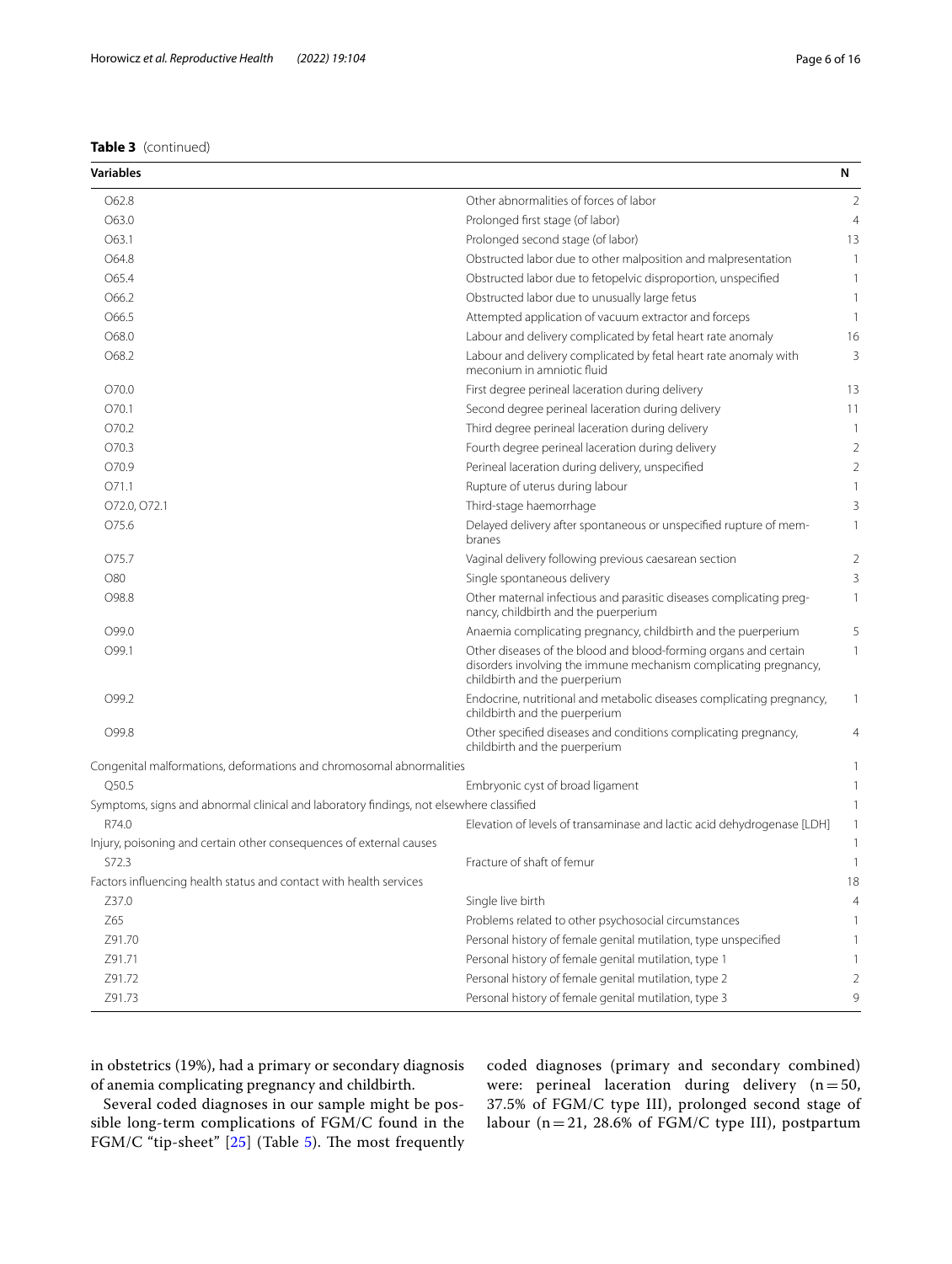<span id="page-6-0"></span>**Table 4** Secondary diagnoses of inpatients with a condition/diagnosis of FGM/C presented by chapter of the ICD-10

| <b>Variables</b>                                                                                    |                                                                                                                | N              |
|-----------------------------------------------------------------------------------------------------|----------------------------------------------------------------------------------------------------------------|----------------|
| ICD-10 chapter and codes                                                                            | ICD-10 diagnoses                                                                                               |                |
| Certain infectious and parasitic diseases                                                           |                                                                                                                | 27             |
| A39.0                                                                                               | Meningococcal meningitis                                                                                       |                |
| A60.9                                                                                               | Anogenital herpesviral infection, unspecified                                                                  |                |
| B <sub>18.1</sub>                                                                                   | Chronic viral hepatitis B without Delta virus                                                                  |                |
| B65.0                                                                                               | Schistosomiasis due to Schistosoma haematobium [urinary schistoso-<br>miasisl                                  | 1              |
| B68.1                                                                                               | Taenia saginata taeniasis                                                                                      | 1              |
| B95.1                                                                                               | Streptococcus, group B, as the cause of diseases classified elsewhere                                          | 17             |
| B95.91                                                                                              | Other specified gram-positive anaerobic, non-spore forming pathogens<br>causing diseases, classified elsewhere | $\mathbf{1}$   |
| B96.2                                                                                               | Escherichia coli [E. coli] as the cause of diseases classified elsewhere                                       | 2              |
| B98.0                                                                                               | Helicobacter pylori [H. pylori] as the cause of diseases classified in other<br>chapters                       | 1              |
| Diseases of the blood and blood-forming organs and certain disorders involving the immune mechanism |                                                                                                                | 33             |
| D50.0                                                                                               | Iron deficiency anemia secondary to blood loss (chronic)                                                       | ç              |
| D50.8, D50.9                                                                                        | Iron deficiency anemias                                                                                        | 1 <sup>C</sup> |
| D52.9                                                                                               | Folate deficiency anemia, unspecified                                                                          |                |
| D57.1                                                                                               | Sickle-cell disease without crisis                                                                             |                |
| D62                                                                                                 | Acute posthemorrhagic anemia                                                                                   | 3              |
| D64.8, D64.9                                                                                        | Anemia, other or unspecified                                                                                   | б              |
| D68.4, D68.9                                                                                        | Coagulation defect                                                                                             | 2              |
| D90                                                                                                 | Immune compromise after radiation, chemotherapy and other immu-<br>nosuppressive measures                      | 1              |
| Endocrine, nutritional and metabolic diseases                                                       |                                                                                                                | 16             |
| E03.8, E03.9                                                                                        | Hypothyroidism                                                                                                 | б              |
| E11.60                                                                                              | Type 2 diabetes mellitus with other specified complications                                                    |                |
| E44.0                                                                                               | Moderate protein-calorie malnutrition                                                                          |                |
| E53.8                                                                                               | Deficiency of other specified B group vitamins                                                                 |                |
| E55.9                                                                                               | Vitamin D deficiency, unspecified                                                                              |                |
| E66.00, E66.91                                                                                      | Obesity                                                                                                        |                |
| E83.38                                                                                              | Other disorders of phosphorus metabolism and phosphatase                                                       |                |
| E87.6                                                                                               | Hypokalemia                                                                                                    |                |
| Mental, Behavioral and Neurodevelopmental disorders                                                 |                                                                                                                |                |
| F32.8                                                                                               | Other depressive episodes                                                                                      |                |
| F43.1                                                                                               | Post-traumatic stress disorder (PTSD)                                                                          |                |
| F53.8                                                                                               | Other postpartum mental and behavioral disorders, not elsewhere<br>classified                                  |                |
| Diseases of the nervous system                                                                      |                                                                                                                |                |
| G <sub>01</sub>                                                                                     | Meningitis in bacterial diseases classified elsewhere                                                          |                |
| G57.2                                                                                               | Lesion of femoral nerve                                                                                        |                |
| Diseases of the circulatory system                                                                  |                                                                                                                |                |
| 105.0, 107.1                                                                                        | Heart valve diseases                                                                                           | 2              |
| 110.90                                                                                              | Essential hypertension, unspecified: No indication of a hypertensive<br>crisis                                 |                |
| 148.9                                                                                               | Unspecified atrial fibrillation and atrial flutter                                                             |                |
| 195.8                                                                                               | Other hypotension                                                                                              |                |
| Diseases of the respiratory system                                                                  |                                                                                                                |                |
| <b>J90</b>                                                                                          | Pleural effusion, not elsewhere classified                                                                     |                |
| Diseases of the digestive system                                                                    |                                                                                                                |                |
| K21.9                                                                                               | Gastro-esophageal reflux disease without esophagitis                                                           |                |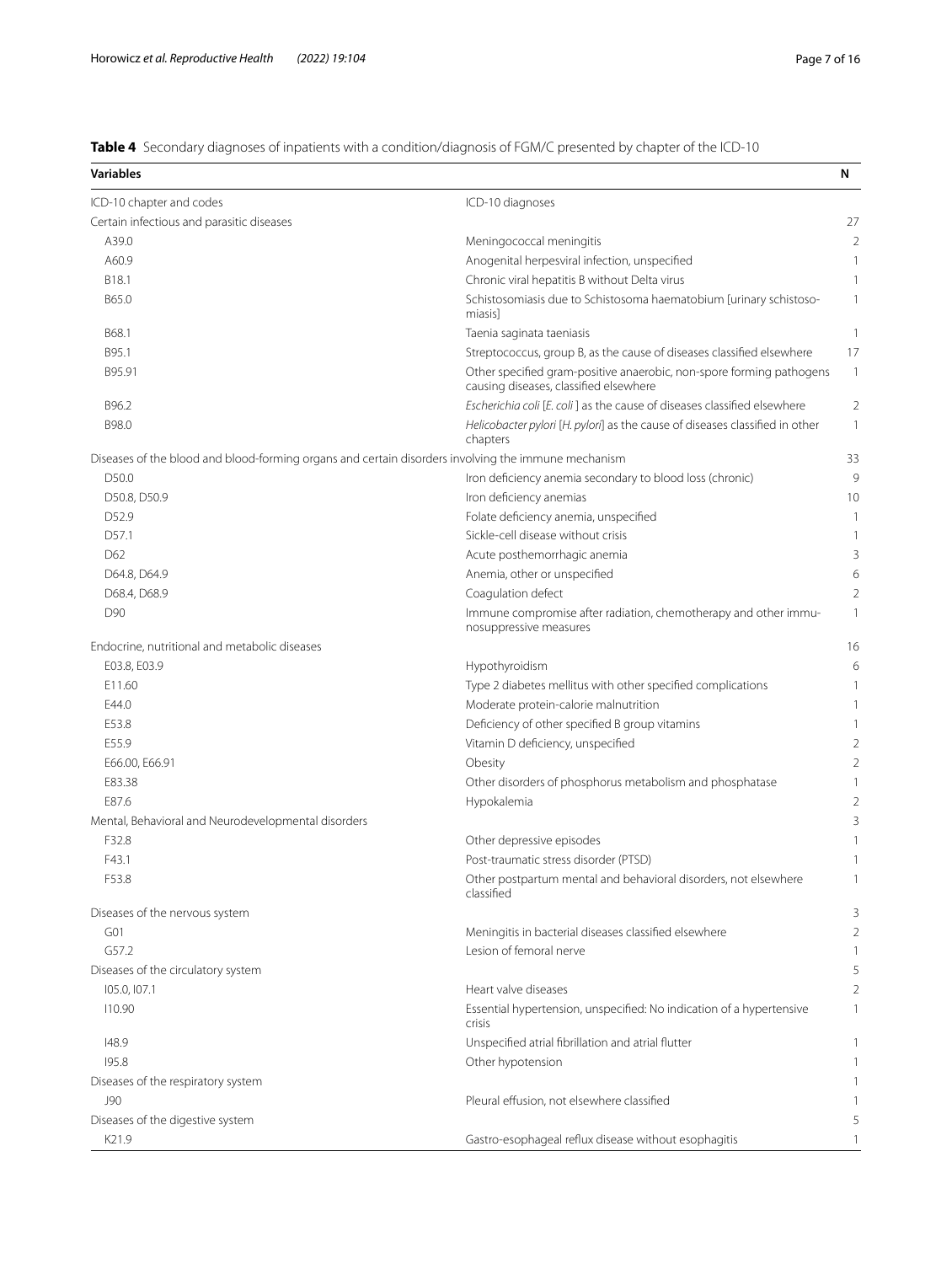# **Table 4** (continued)

| <b>Variables</b>                                             |                                                                                                    | N                        |
|--------------------------------------------------------------|----------------------------------------------------------------------------------------------------|--------------------------|
| K59.0                                                        | Constipation                                                                                       | -1                       |
| K64.3                                                        | Fourth degree hemorrhoids                                                                          | 1                        |
| K66.1                                                        | Hemoperitoneum                                                                                     | 1                        |
| K66.8                                                        | Other specified disorders of peritoneum                                                            | 1                        |
| Diseases of the skin and subcutaneous tissue                 |                                                                                                    | 2                        |
| L20.8                                                        | Dermatitis                                                                                         | 2                        |
| Diseases of the musculoskeletal system and connective tissue |                                                                                                    |                          |
| M54.2                                                        | Cervicalgia                                                                                        | 1                        |
| Diseases of the genitourinary system                         |                                                                                                    | 49                       |
| N06.8                                                        | Isolated proteinuria with other morphologic lesion                                                 | 1                        |
| N13.6                                                        | Pyonephrosis                                                                                       | 1                        |
| N18.9                                                        | Chronic kidney disease, unspecified                                                                |                          |
| N39.0                                                        | Urinary tract infection, site not specified                                                        |                          |
| N73.6                                                        |                                                                                                    |                          |
|                                                              | Female pelvic peritoneal adhesions                                                                 | 1                        |
| N80.3                                                        | Endometriosis of pelvic peritoneum                                                                 | 1                        |
| N83.8                                                        | Other noninflammatory disorders of ovary, fallopian tube and broad<br>ligament                     | 1                        |
| N87.0                                                        | Mild cervical dysplasia                                                                            | 1                        |
| N90.7                                                        | Vulvar cyst                                                                                        | 1                        |
| N90.8                                                        | Other specified noninflammatory disorders of vulva and perineum                                    | 1                        |
| N90.80                                                       | Female genital mutilation, type unspecified                                                        | 3                        |
| N90.81                                                       | Female Genital Mutilation, Type 1                                                                  | 3                        |
| N90.82                                                       | Female Genital Mutilation, Type 2                                                                  | 5                        |
|                                                              |                                                                                                    |                          |
| N90.83                                                       | Female Genital Mutilation, Type 3                                                                  | 16                       |
| N90.88                                                       | Other specified non-inflammatory diseases of the vulva and perineum<br>(FGM, Unspecified or other) | 6                        |
| N92.0                                                        | Excessive and frequent menstruation with regular cycle                                             | 2                        |
| N94.1                                                        | Dyspareunia                                                                                        | $\overline{2}$           |
| N94.4                                                        | Primary dysmenorrhea                                                                               | 1                        |
| N97.1                                                        | Female infertility of tubal origin                                                                 | -1                       |
| Pregnancy, childbirth and the puerperium                     |                                                                                                    | 281                      |
| O08.1                                                        | Delayed or excessive haemorrhage following abortion and ectopic and<br>molar pregnancy             | $\overline{\phantom{a}}$ |
| O09.1                                                        | "Duration of pregnancy 5 to 13 completed weeks, 35 to 91 completed<br>days"                        | $\overline{2}$           |
| O09.2                                                        | "Duration of pregnancy 14 to 19 completed weeks, 92 to 133 com-<br>pleted days"                    | 4                        |
| O09.3                                                        | "Duration of pregnancy 20 to 25 completed weeks, 134 to 175 com-<br>pleted days"                   | 2                        |
| O09.4                                                        | "Duration of pregnancy 26 to 33 completed weeks, 176 to 231 com-<br>pleted days"                   | 6                        |
| O09.5                                                        | "Duration of pregnancy 34 to 36 completed weeks, 232 to 252 com-<br>pleted days"                   | 3                        |
| O09.6                                                        | "Duration of pregnancy 37 to 41 completed weeks, 253 to 287 com-<br>pleted days"                   | 72                       |
| O09.7                                                        | "Duration of pregnancy more than 41 completed weeks, more than 287<br>completed days"              | 15                       |
| O13                                                          | Gestational [pregnancy-induced] hypertension without significant<br>proteinuria                    | 1                        |
| O14.9                                                        | Unspecified pre-eclampsia                                                                          | 1                        |
| O <sub>16</sub>                                              | Unspecified maternal hypertension                                                                  | $\overline{2}$           |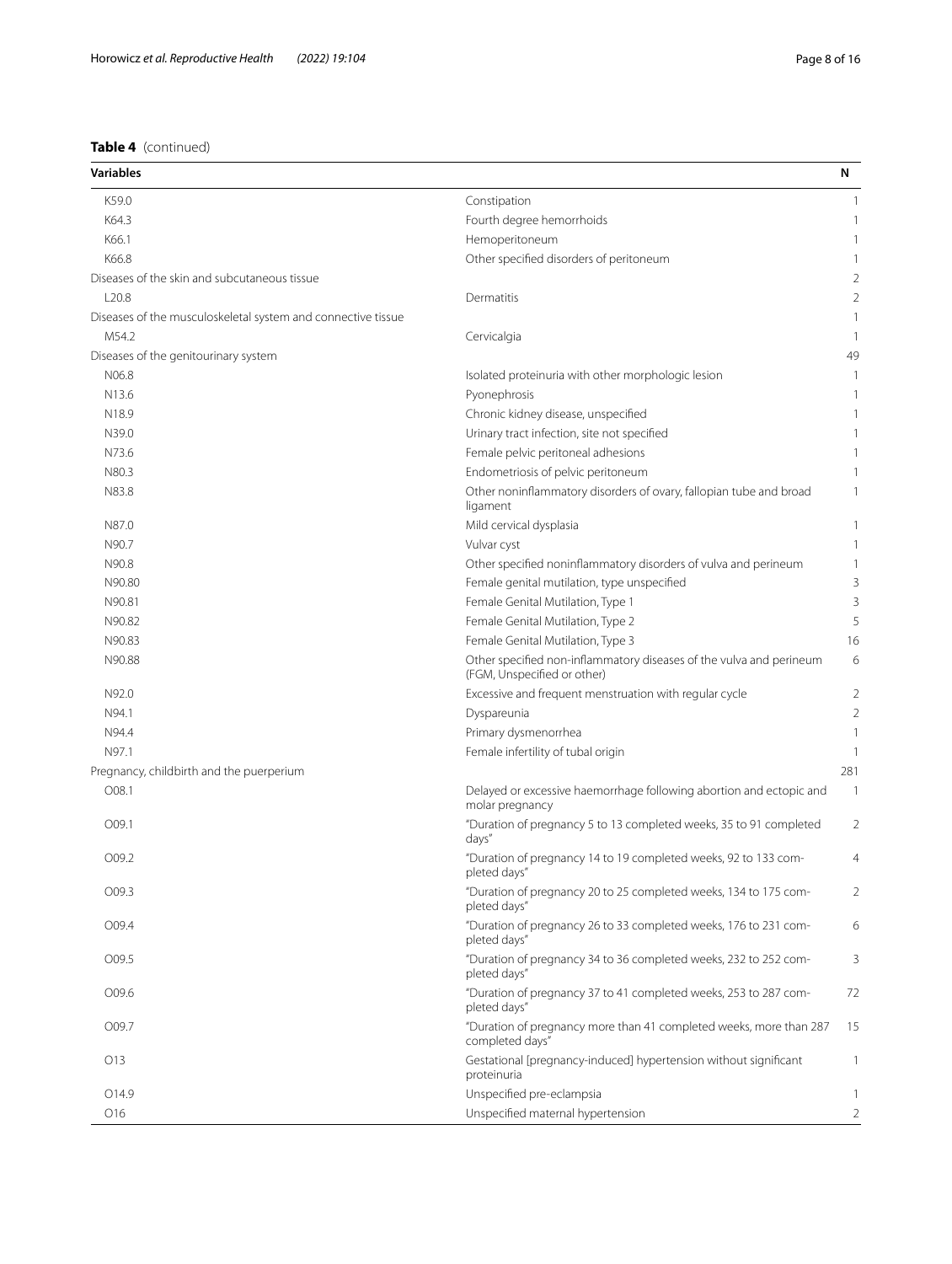| <b>Variables</b>  |                                                                                                                            | N              |
|-------------------|----------------------------------------------------------------------------------------------------------------------------|----------------|
| O24.1, O24.3      | Pre-existing diabetes mellitus, in pregnancy, childbirth and the puer-<br>perium                                           | $\overline{4}$ |
| O <sub>24.4</sub> | Gestational diabetes mellitus                                                                                              | 6              |
| O32.2             | Maternal care for transverse and oblique lie                                                                               | 2              |
| O33.4             | Maternal care for disproportion of mixed maternal and fetal origin                                                         | 3              |
| O34.2             | Maternal care due to uterine scar from previous surgery                                                                    | $\overline{4}$ |
| O34.6             | Maternal care for abnormality of vagina                                                                                    | 3              |
| O34.7             | Maternal care for abnormality of vulva and perineum                                                                        | 3              |
| O36.0             | Maternal care for rhesus isoimmunization                                                                                   | 2              |
| O36.5             | Maternal care for known or suspected poor fetal growth                                                                     | 1              |
| O36.6             | Maternal care for excessive fetal growth                                                                                   | 1              |
| O41.0             | Oligohydramnios                                                                                                            | $\overline{2}$ |
| O42.0, O42.11     | Premature rupture of membranes, onset of labor within 24 hours of<br>rupture                                               | 3              |
| O43.20            | Placenta accreta                                                                                                           | 2              |
| O44.11            | Complete placenta previa with hemorrhage, first trimester                                                                  | 1              |
| O45.9             | Premature detachment of the placenta, unspecified                                                                          | 1              |
| O48               | Post-term pregnancy                                                                                                        | 10             |
| O60.1             | Preterm labor with preterm delivery                                                                                        | 1              |
| O60.3             | Preterm delivery without spontaneous labour                                                                                | 5              |
| O61.0             | Failed medical induction of labor                                                                                          | $\overline{2}$ |
| O62.1             | Secondary uterine inertia                                                                                                  | 3              |
| O63.0             | Prolonged first stage (of labor)                                                                                           | $\overline{2}$ |
| O63.1             | Prolonged second stage (of labor)                                                                                          | 8              |
| O64.1             | Obstructed labour due to breech presentation                                                                               | 1              |
| O64.8             | Obstructed labor due to other malposition and malpresentation                                                              | 1              |
| O66.8             | Other specified obstructed labor                                                                                           | $\overline{2}$ |
| O68.0             | Labour and delivery complicated by fetal heart rate anomaly                                                                | 2              |
| O69.8             | Labour and delivery complicated by other cord complications                                                                | 1              |
| O70.0             | First degree perineal laceration during delivery                                                                           | 14             |
| O70.1             | Second degree perineal laceration during delivery                                                                          | 7              |
| O71.3             | Obstetric laceration of cervix                                                                                             | 1              |
| O71.8             | Other specified obstetric trauma                                                                                           | 2              |
| O72.0, O72.1      | Third-stage haemorrhage                                                                                                    | 9              |
| O72.3             | Postpartum coagulation defects                                                                                             |                |
| O73.0             | Retained placenta without haemorrhage                                                                                      |                |
| O73.1             | Retained portions of placenta and membranes, without haemorrhage                                                           |                |
| O75.7             | Vaginal delivery following previous caesarean section                                                                      | 3              |
| O85               | Puerperal sepsis                                                                                                           | 1              |
| O86.2             | Urinary tract infection following delivery                                                                                 |                |
| O87.2             | Haemorrhoids in the puerperium                                                                                             |                |
| O90.2             | Haematoma of obstetric wound                                                                                               | 1              |
| O98.3             | Other infections with a predominantly sexual mode of transmission<br>complicating pregnancy, childbirth and the puerperium | 1              |
| O98.4             | Viral hepatitis complicating pregnancy, childbirth and the puerperium                                                      | 1              |
| O98.8, O98.9      | Maternal infectious and parasitic diseases complicating pregnancy,<br>childbirth and the puerperium                        | $\overline{2}$ |
| O99.0             | Anaemia complicating pregnancy, childbirth and the puerperium                                                              | 24             |
| O99.2             | Endocrine, nutritional and metabolic diseases complicating pregnancy,<br>childbirth and the puerperium                     | 7              |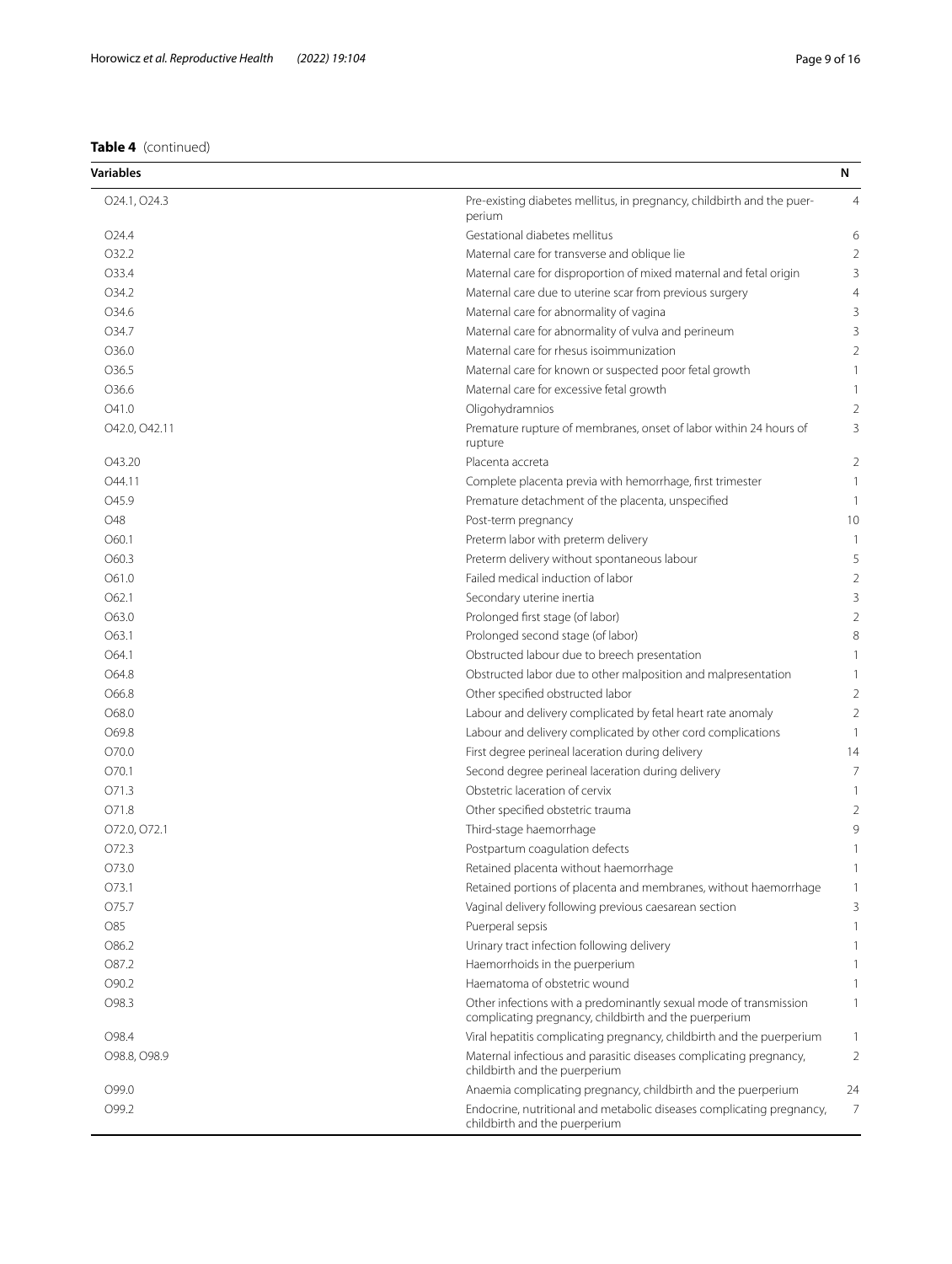| <b>Variables</b>                                                                        |                                                                                                              | N              |
|-----------------------------------------------------------------------------------------|--------------------------------------------------------------------------------------------------------------|----------------|
| O99.3                                                                                   | Mental disorders and diseases of the nervous system complicating<br>pregnancy, childbirth and the puerperium | $\overline{2}$ |
| O99.6                                                                                   | Diseases of the digestive system complicating pregnancy, childbirth<br>and the puerperium                    | 2              |
| O99.7                                                                                   | Diseases of the skin and subcutaneous tissue complicating pregnancy,<br>childbirth and the puerperium        | 2              |
| O99.8                                                                                   | Other specified diseases and conditions complicating pregnancy,<br>childbirth and the puerperium             | 12             |
| Symptoms, signs and abnormal clinical and laboratory findings, not elsewhere classified |                                                                                                              | 3              |
| R30.0                                                                                   | Dysuria                                                                                                      | 1              |
| R74.8                                                                                   | Abnormal levels of other serum enzymes                                                                       | 1              |
| R82.3                                                                                   | Abnormal findings on cytological and histological examination of urine                                       | 1              |
| Definition of HIV infection stages                                                      |                                                                                                              | $\overline{2}$ |
| U60.9, U61.9                                                                            | HIV classification                                                                                           | $\overline{2}$ |
| External causes of morbidity                                                            |                                                                                                              | $\overline{2}$ |
| Y57.9                                                                                   | Drug or medicament, unspecified                                                                              | 1              |
| Y84.9                                                                                   | Medical procedure, unspecified                                                                               | $\mathbf{1}$   |
| Factors influencing health status and contact with health services                      |                                                                                                              | 290            |
| Z21                                                                                     | Asymptomatic human immunodeficiency virus (HIV) infection status                                             | $\overline{1}$ |
| Z22.3, Z22.8                                                                            | Carrier of other infectious diseases                                                                         | 17             |
| Z25.8, Z27.3, Z27.4                                                                     | Need for immunization against specified viral diseases                                                       | 8              |
| Z30.4                                                                                   | Surveillance of contraceptive drugs                                                                          | 1              |
| Z34                                                                                     | Supervision of normal pregnancy                                                                              | 3              |
| Z35.2, Z35.4, Z35.8                                                                     | Supervision of high-risk pregnancy                                                                           | $\overline{4}$ |
| Z37.0                                                                                   | Single live birth                                                                                            | 91             |
| Z37.2                                                                                   | Twins, both liveborn                                                                                         | $\mathbf{1}$   |
| Z59                                                                                     | Problems related to housing and economic circumstances                                                       |                |
| Z64.8, Z65                                                                              | Problems related to certain psychosocial circumstances                                                       | 4              |
| Z86.1                                                                                   | Personal history of infectious and parasitic diseases                                                        | 1              |
| 786.7                                                                                   | Personal history of diseases of the circulatory system                                                       | $\overline{2}$ |
| Z87.8                                                                                   | Personal history of other specified conditions                                                               | 1              |
| Z91.70                                                                                  | Personal history of female genital mutilation, type unspecified                                              | 17             |
| Z91.71                                                                                  | Personal history of female genital mutilation, type 1                                                        | 22             |
| Z91.72                                                                                  | Personal history of female genital mutilation, type 2                                                        | 47             |
| Z91.73                                                                                  | Personal history of female genital mutilation, type 3                                                        | 63             |
| Z91.74                                                                                  | Personal history of female genital mutilation, type 4                                                        | 3              |
| Z92.1                                                                                   | Personal history of long-term (current) use of anticoagulants                                                | $\overline{2}$ |
| Z94.0                                                                                   | Kidney transplant status                                                                                     | 1              |

haemorrhage ( $n=12$ , 41.7% of FGM/C type III), and vulvar cysts ( $n=5$ , 80% of FGM/C type III).

the clitoris (n=11, 36.4% of FGM/C type III). In Geneva, four inpatients underwent defbulation.

Medical or surgical interventions were carried out in 110 (56,5%) patients with FGM/C: 47 interventions in Geneva, 42 in Lausanne and 22 in Zürich (Table [6\)](#page-11-0). The most frequent obstetrical intervention was caesarean section (n=29, 48.3% of FGM/C type III). 14 patients had an episiotomy (35.7% of FGM/C type III) and 15 required unspecifed manual assistance during delivery (20% of FGM/C type III). The most frequent intervention aimed at treating complications of FGM/C was surgery of

# **Discussion**

# **Main fndings**

In four Swiss university hospitals, 207 inpatients had a primary  $(n=22, 10.6%)$  or secondary  $(n=185, 89.4%)$ diagnosis of FGM/C coded at admission between 2016 and 2018 [\[26\]](#page-14-16). As discussed in our related paper on Swiss university hospitals' capacities of coding FGM/C,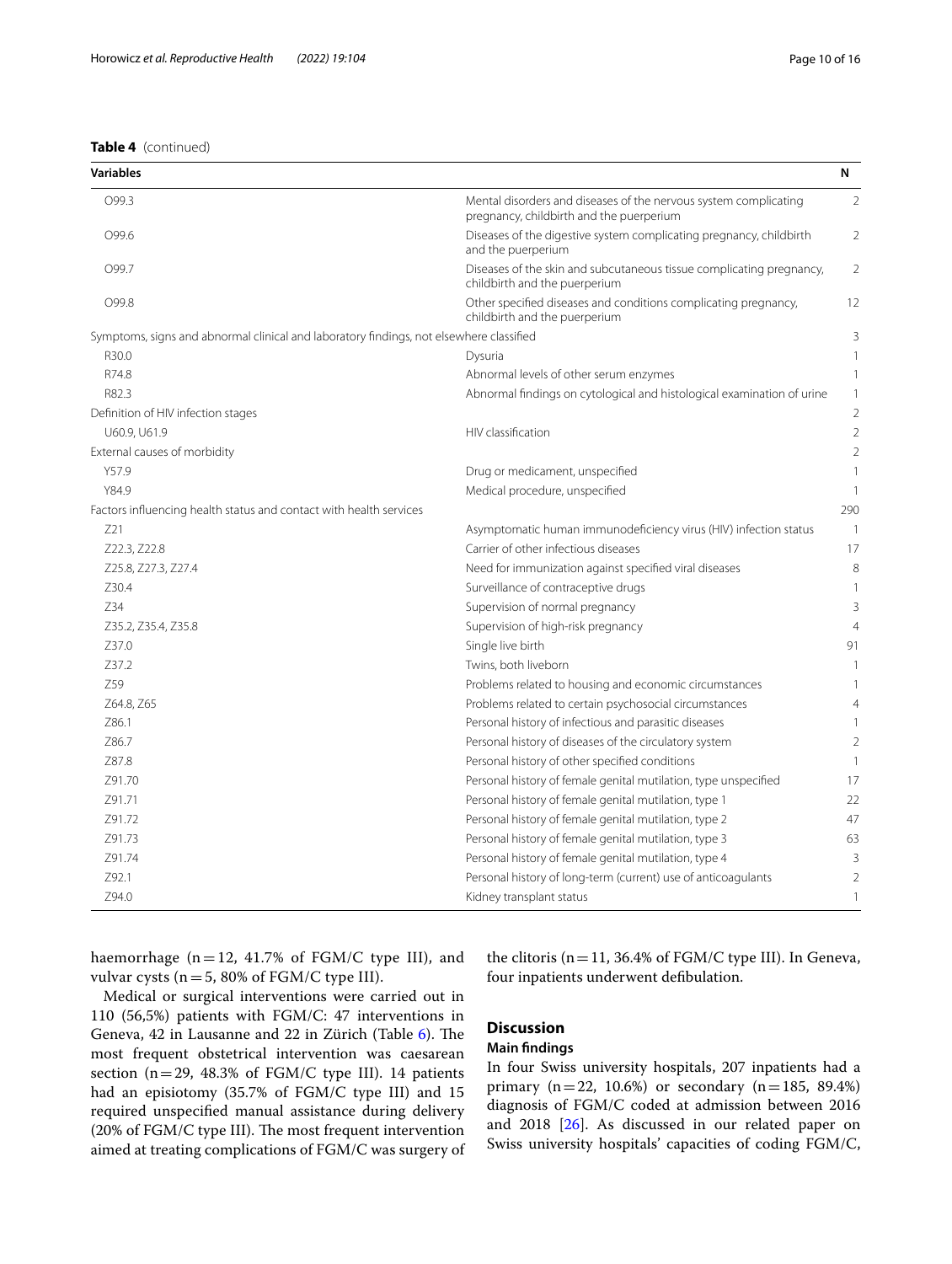<span id="page-10-0"></span>**Table 5** Specifc codes for long-term complications to FGM/C when FGM/C was coded as primary or secondary diagnosis

| ICD-10 chapter and diagnoses<br>ICD-10 code<br>Certain infectious and parasitic diseases<br>Human immunodeficiency virus (HIV) disease<br>$\overline{0}$<br>B20-24<br>$\mathbf{0}$<br>Mental, Behavioral and Neurodevelopmental disorders<br>Recurrent depressive disorder<br>F32-33<br>0<br>$\overline{1}$<br>$50\% (n = 1)$<br>$\Omega$<br>Generalized anxiety disorder<br>F41.1<br>$\Omega$<br>Post-traumatic stress disorder<br>F43.1<br>$100\% (= 1)$<br>0<br>$\mathbf{1}$<br>$\Omega$<br>Sexual dysfunction, not due to an organic condition<br>F <sub>52</sub><br>0<br>Diseases of the genitourinary system<br>$\overline{0}$<br>Cystitis<br>N30<br>0<br>Urinary tract infection, site not specified<br>N39.0<br>0<br>$\mathbf{1}$<br>$100\% (n = 1)$<br>Other inflammation of vagina and vulva<br>N76<br>0<br>$\overline{0}$<br>Dysplasia of cervix uteri<br><b>N87</b><br>0<br>$\mathbf{1}$<br>$0\%$ (n = 0)<br>Other specified non-inflammatory disorders of vagina<br>N89.8<br>$\overline{0}$<br>0<br>N90.7<br>$\overline{4}$<br>$80\%$ (n = 4)<br>Vulvar cyst<br>$\overline{1}$<br>Non-inflammatory disorder of vulva and perineum, unspecified<br>N90.9<br>$\overline{0}$<br>$\Omega$<br>Dyspareunia<br>N94.1<br>$\overline{2}$<br>$50\% (n = 1)$<br>0<br>Dysmenorrhea, unspecified<br>N94.6<br>0<br>$\mathbf{0}$<br>$\overline{0}$<br>Other specified conditions associated with female genital organs<br>N94.8<br>0<br>and menstrual cycle<br>Pregnancy, childbirth and the puerperium<br>Prolonged second stage of labour<br>13<br>8<br>O63.1<br>$28.6\%$ (n = 6)<br>First degree perineal laceration during delivery<br>O70.0<br>13<br>14<br>$29.6\%$ (n = 8)<br>Second degree perineal laceration during delivery<br>O70.1<br>11<br>$\overline{7}$<br>$44.4\%$ (n = 8)<br>Third degree perineal laceration during delivery<br>O70.2<br>$\overline{1}$<br>$\overline{0}$<br>$100\% (n=1)$<br>Fourth degree perineal laceration during delivery<br>O70.3<br>$\overline{2}$<br>$\overline{0}$<br>$50\% (n = 1)$<br>Perineal laceration during delivery, unspecified<br>O70.9<br>$\overline{2}$<br>$\Omega$<br>$0\%$ (n = 0)<br>0<br>Obstetric high vaginal laceration<br>O71.4<br>$\circ$<br>$\overline{2}$<br>Other specified obstetric trauma<br>O71.8<br>0<br>$50\% (n = 1)$<br>Obstetric trauma, unspecified<br>O71.9<br>0<br>$\overline{0}$<br>$\circ$<br>Postpartum haemorrhage<br>072.0, 072.1<br>3<br>$41.7\%$ (n = 5)<br>Low forceps delivery<br>O81.0<br>0<br>$\Omega$<br>Other and unspecified forceps delivery<br>O81.3<br>0<br>$\Omega$<br>Vacuum extractor delivery<br>O81.4<br>0<br>$\overline{0}$<br>Single delivery by caesarean section<br>O82<br>0<br>$\Omega$<br>O90.1<br>0<br>$\overline{0}$<br>Disruption of perineal obstetric wound<br>Certain conditions originating in the perinatal period<br>$\Omega$<br>P10-15<br>$\Omega$<br>Birth trauma | <b>Variables</b> | Primary diagnosis<br>of FGM/C ( $n = 22$ ) | Secondary diagnosis<br>of FGM/C ( $n = 185$ ) | Percentage of<br>FGM/C Type III |
|----------------------------------------------------------------------------------------------------------------------------------------------------------------------------------------------------------------------------------------------------------------------------------------------------------------------------------------------------------------------------------------------------------------------------------------------------------------------------------------------------------------------------------------------------------------------------------------------------------------------------------------------------------------------------------------------------------------------------------------------------------------------------------------------------------------------------------------------------------------------------------------------------------------------------------------------------------------------------------------------------------------------------------------------------------------------------------------------------------------------------------------------------------------------------------------------------------------------------------------------------------------------------------------------------------------------------------------------------------------------------------------------------------------------------------------------------------------------------------------------------------------------------------------------------------------------------------------------------------------------------------------------------------------------------------------------------------------------------------------------------------------------------------------------------------------------------------------------------------------------------------------------------------------------------------------------------------------------------------------------------------------------------------------------------------------------------------------------------------------------------------------------------------------------------------------------------------------------------------------------------------------------------------------------------------------------------------------------------------------------------------------------------------------------------------------------------------------------------------------------------------------------------------------------------------------------------------------------------------------------------------------------------------------------------------------------------------------------------------------------------------------------------------------------------------------------------------------------------------------------------------------|------------------|--------------------------------------------|-----------------------------------------------|---------------------------------|
|                                                                                                                                                                                                                                                                                                                                                                                                                                                                                                                                                                                                                                                                                                                                                                                                                                                                                                                                                                                                                                                                                                                                                                                                                                                                                                                                                                                                                                                                                                                                                                                                                                                                                                                                                                                                                                                                                                                                                                                                                                                                                                                                                                                                                                                                                                                                                                                                                                                                                                                                                                                                                                                                                                                                                                                                                                                                                        |                  |                                            |                                               |                                 |
|                                                                                                                                                                                                                                                                                                                                                                                                                                                                                                                                                                                                                                                                                                                                                                                                                                                                                                                                                                                                                                                                                                                                                                                                                                                                                                                                                                                                                                                                                                                                                                                                                                                                                                                                                                                                                                                                                                                                                                                                                                                                                                                                                                                                                                                                                                                                                                                                                                                                                                                                                                                                                                                                                                                                                                                                                                                                                        |                  |                                            |                                               |                                 |
|                                                                                                                                                                                                                                                                                                                                                                                                                                                                                                                                                                                                                                                                                                                                                                                                                                                                                                                                                                                                                                                                                                                                                                                                                                                                                                                                                                                                                                                                                                                                                                                                                                                                                                                                                                                                                                                                                                                                                                                                                                                                                                                                                                                                                                                                                                                                                                                                                                                                                                                                                                                                                                                                                                                                                                                                                                                                                        |                  |                                            |                                               |                                 |
|                                                                                                                                                                                                                                                                                                                                                                                                                                                                                                                                                                                                                                                                                                                                                                                                                                                                                                                                                                                                                                                                                                                                                                                                                                                                                                                                                                                                                                                                                                                                                                                                                                                                                                                                                                                                                                                                                                                                                                                                                                                                                                                                                                                                                                                                                                                                                                                                                                                                                                                                                                                                                                                                                                                                                                                                                                                                                        |                  |                                            |                                               |                                 |
|                                                                                                                                                                                                                                                                                                                                                                                                                                                                                                                                                                                                                                                                                                                                                                                                                                                                                                                                                                                                                                                                                                                                                                                                                                                                                                                                                                                                                                                                                                                                                                                                                                                                                                                                                                                                                                                                                                                                                                                                                                                                                                                                                                                                                                                                                                                                                                                                                                                                                                                                                                                                                                                                                                                                                                                                                                                                                        |                  |                                            |                                               |                                 |
|                                                                                                                                                                                                                                                                                                                                                                                                                                                                                                                                                                                                                                                                                                                                                                                                                                                                                                                                                                                                                                                                                                                                                                                                                                                                                                                                                                                                                                                                                                                                                                                                                                                                                                                                                                                                                                                                                                                                                                                                                                                                                                                                                                                                                                                                                                                                                                                                                                                                                                                                                                                                                                                                                                                                                                                                                                                                                        |                  |                                            |                                               |                                 |
|                                                                                                                                                                                                                                                                                                                                                                                                                                                                                                                                                                                                                                                                                                                                                                                                                                                                                                                                                                                                                                                                                                                                                                                                                                                                                                                                                                                                                                                                                                                                                                                                                                                                                                                                                                                                                                                                                                                                                                                                                                                                                                                                                                                                                                                                                                                                                                                                                                                                                                                                                                                                                                                                                                                                                                                                                                                                                        |                  |                                            |                                               |                                 |
|                                                                                                                                                                                                                                                                                                                                                                                                                                                                                                                                                                                                                                                                                                                                                                                                                                                                                                                                                                                                                                                                                                                                                                                                                                                                                                                                                                                                                                                                                                                                                                                                                                                                                                                                                                                                                                                                                                                                                                                                                                                                                                                                                                                                                                                                                                                                                                                                                                                                                                                                                                                                                                                                                                                                                                                                                                                                                        |                  |                                            |                                               |                                 |
|                                                                                                                                                                                                                                                                                                                                                                                                                                                                                                                                                                                                                                                                                                                                                                                                                                                                                                                                                                                                                                                                                                                                                                                                                                                                                                                                                                                                                                                                                                                                                                                                                                                                                                                                                                                                                                                                                                                                                                                                                                                                                                                                                                                                                                                                                                                                                                                                                                                                                                                                                                                                                                                                                                                                                                                                                                                                                        |                  |                                            |                                               |                                 |
|                                                                                                                                                                                                                                                                                                                                                                                                                                                                                                                                                                                                                                                                                                                                                                                                                                                                                                                                                                                                                                                                                                                                                                                                                                                                                                                                                                                                                                                                                                                                                                                                                                                                                                                                                                                                                                                                                                                                                                                                                                                                                                                                                                                                                                                                                                                                                                                                                                                                                                                                                                                                                                                                                                                                                                                                                                                                                        |                  |                                            |                                               |                                 |
|                                                                                                                                                                                                                                                                                                                                                                                                                                                                                                                                                                                                                                                                                                                                                                                                                                                                                                                                                                                                                                                                                                                                                                                                                                                                                                                                                                                                                                                                                                                                                                                                                                                                                                                                                                                                                                                                                                                                                                                                                                                                                                                                                                                                                                                                                                                                                                                                                                                                                                                                                                                                                                                                                                                                                                                                                                                                                        |                  |                                            |                                               |                                 |
|                                                                                                                                                                                                                                                                                                                                                                                                                                                                                                                                                                                                                                                                                                                                                                                                                                                                                                                                                                                                                                                                                                                                                                                                                                                                                                                                                                                                                                                                                                                                                                                                                                                                                                                                                                                                                                                                                                                                                                                                                                                                                                                                                                                                                                                                                                                                                                                                                                                                                                                                                                                                                                                                                                                                                                                                                                                                                        |                  |                                            |                                               |                                 |
|                                                                                                                                                                                                                                                                                                                                                                                                                                                                                                                                                                                                                                                                                                                                                                                                                                                                                                                                                                                                                                                                                                                                                                                                                                                                                                                                                                                                                                                                                                                                                                                                                                                                                                                                                                                                                                                                                                                                                                                                                                                                                                                                                                                                                                                                                                                                                                                                                                                                                                                                                                                                                                                                                                                                                                                                                                                                                        |                  |                                            |                                               |                                 |
|                                                                                                                                                                                                                                                                                                                                                                                                                                                                                                                                                                                                                                                                                                                                                                                                                                                                                                                                                                                                                                                                                                                                                                                                                                                                                                                                                                                                                                                                                                                                                                                                                                                                                                                                                                                                                                                                                                                                                                                                                                                                                                                                                                                                                                                                                                                                                                                                                                                                                                                                                                                                                                                                                                                                                                                                                                                                                        |                  |                                            |                                               |                                 |
|                                                                                                                                                                                                                                                                                                                                                                                                                                                                                                                                                                                                                                                                                                                                                                                                                                                                                                                                                                                                                                                                                                                                                                                                                                                                                                                                                                                                                                                                                                                                                                                                                                                                                                                                                                                                                                                                                                                                                                                                                                                                                                                                                                                                                                                                                                                                                                                                                                                                                                                                                                                                                                                                                                                                                                                                                                                                                        |                  |                                            |                                               |                                 |
|                                                                                                                                                                                                                                                                                                                                                                                                                                                                                                                                                                                                                                                                                                                                                                                                                                                                                                                                                                                                                                                                                                                                                                                                                                                                                                                                                                                                                                                                                                                                                                                                                                                                                                                                                                                                                                                                                                                                                                                                                                                                                                                                                                                                                                                                                                                                                                                                                                                                                                                                                                                                                                                                                                                                                                                                                                                                                        |                  |                                            |                                               |                                 |
|                                                                                                                                                                                                                                                                                                                                                                                                                                                                                                                                                                                                                                                                                                                                                                                                                                                                                                                                                                                                                                                                                                                                                                                                                                                                                                                                                                                                                                                                                                                                                                                                                                                                                                                                                                                                                                                                                                                                                                                                                                                                                                                                                                                                                                                                                                                                                                                                                                                                                                                                                                                                                                                                                                                                                                                                                                                                                        |                  |                                            |                                               |                                 |
|                                                                                                                                                                                                                                                                                                                                                                                                                                                                                                                                                                                                                                                                                                                                                                                                                                                                                                                                                                                                                                                                                                                                                                                                                                                                                                                                                                                                                                                                                                                                                                                                                                                                                                                                                                                                                                                                                                                                                                                                                                                                                                                                                                                                                                                                                                                                                                                                                                                                                                                                                                                                                                                                                                                                                                                                                                                                                        |                  |                                            |                                               |                                 |
|                                                                                                                                                                                                                                                                                                                                                                                                                                                                                                                                                                                                                                                                                                                                                                                                                                                                                                                                                                                                                                                                                                                                                                                                                                                                                                                                                                                                                                                                                                                                                                                                                                                                                                                                                                                                                                                                                                                                                                                                                                                                                                                                                                                                                                                                                                                                                                                                                                                                                                                                                                                                                                                                                                                                                                                                                                                                                        |                  |                                            |                                               |                                 |
|                                                                                                                                                                                                                                                                                                                                                                                                                                                                                                                                                                                                                                                                                                                                                                                                                                                                                                                                                                                                                                                                                                                                                                                                                                                                                                                                                                                                                                                                                                                                                                                                                                                                                                                                                                                                                                                                                                                                                                                                                                                                                                                                                                                                                                                                                                                                                                                                                                                                                                                                                                                                                                                                                                                                                                                                                                                                                        |                  |                                            |                                               |                                 |
|                                                                                                                                                                                                                                                                                                                                                                                                                                                                                                                                                                                                                                                                                                                                                                                                                                                                                                                                                                                                                                                                                                                                                                                                                                                                                                                                                                                                                                                                                                                                                                                                                                                                                                                                                                                                                                                                                                                                                                                                                                                                                                                                                                                                                                                                                                                                                                                                                                                                                                                                                                                                                                                                                                                                                                                                                                                                                        |                  |                                            |                                               |                                 |
|                                                                                                                                                                                                                                                                                                                                                                                                                                                                                                                                                                                                                                                                                                                                                                                                                                                                                                                                                                                                                                                                                                                                                                                                                                                                                                                                                                                                                                                                                                                                                                                                                                                                                                                                                                                                                                                                                                                                                                                                                                                                                                                                                                                                                                                                                                                                                                                                                                                                                                                                                                                                                                                                                                                                                                                                                                                                                        |                  |                                            |                                               |                                 |
|                                                                                                                                                                                                                                                                                                                                                                                                                                                                                                                                                                                                                                                                                                                                                                                                                                                                                                                                                                                                                                                                                                                                                                                                                                                                                                                                                                                                                                                                                                                                                                                                                                                                                                                                                                                                                                                                                                                                                                                                                                                                                                                                                                                                                                                                                                                                                                                                                                                                                                                                                                                                                                                                                                                                                                                                                                                                                        |                  |                                            |                                               |                                 |
|                                                                                                                                                                                                                                                                                                                                                                                                                                                                                                                                                                                                                                                                                                                                                                                                                                                                                                                                                                                                                                                                                                                                                                                                                                                                                                                                                                                                                                                                                                                                                                                                                                                                                                                                                                                                                                                                                                                                                                                                                                                                                                                                                                                                                                                                                                                                                                                                                                                                                                                                                                                                                                                                                                                                                                                                                                                                                        |                  |                                            |                                               |                                 |
|                                                                                                                                                                                                                                                                                                                                                                                                                                                                                                                                                                                                                                                                                                                                                                                                                                                                                                                                                                                                                                                                                                                                                                                                                                                                                                                                                                                                                                                                                                                                                                                                                                                                                                                                                                                                                                                                                                                                                                                                                                                                                                                                                                                                                                                                                                                                                                                                                                                                                                                                                                                                                                                                                                                                                                                                                                                                                        |                  |                                            |                                               |                                 |
|                                                                                                                                                                                                                                                                                                                                                                                                                                                                                                                                                                                                                                                                                                                                                                                                                                                                                                                                                                                                                                                                                                                                                                                                                                                                                                                                                                                                                                                                                                                                                                                                                                                                                                                                                                                                                                                                                                                                                                                                                                                                                                                                                                                                                                                                                                                                                                                                                                                                                                                                                                                                                                                                                                                                                                                                                                                                                        |                  |                                            |                                               |                                 |
|                                                                                                                                                                                                                                                                                                                                                                                                                                                                                                                                                                                                                                                                                                                                                                                                                                                                                                                                                                                                                                                                                                                                                                                                                                                                                                                                                                                                                                                                                                                                                                                                                                                                                                                                                                                                                                                                                                                                                                                                                                                                                                                                                                                                                                                                                                                                                                                                                                                                                                                                                                                                                                                                                                                                                                                                                                                                                        |                  |                                            |                                               |                                 |
|                                                                                                                                                                                                                                                                                                                                                                                                                                                                                                                                                                                                                                                                                                                                                                                                                                                                                                                                                                                                                                                                                                                                                                                                                                                                                                                                                                                                                                                                                                                                                                                                                                                                                                                                                                                                                                                                                                                                                                                                                                                                                                                                                                                                                                                                                                                                                                                                                                                                                                                                                                                                                                                                                                                                                                                                                                                                                        |                  |                                            |                                               |                                 |
|                                                                                                                                                                                                                                                                                                                                                                                                                                                                                                                                                                                                                                                                                                                                                                                                                                                                                                                                                                                                                                                                                                                                                                                                                                                                                                                                                                                                                                                                                                                                                                                                                                                                                                                                                                                                                                                                                                                                                                                                                                                                                                                                                                                                                                                                                                                                                                                                                                                                                                                                                                                                                                                                                                                                                                                                                                                                                        |                  |                                            |                                               |                                 |
|                                                                                                                                                                                                                                                                                                                                                                                                                                                                                                                                                                                                                                                                                                                                                                                                                                                                                                                                                                                                                                                                                                                                                                                                                                                                                                                                                                                                                                                                                                                                                                                                                                                                                                                                                                                                                                                                                                                                                                                                                                                                                                                                                                                                                                                                                                                                                                                                                                                                                                                                                                                                                                                                                                                                                                                                                                                                                        |                  |                                            |                                               |                                 |
|                                                                                                                                                                                                                                                                                                                                                                                                                                                                                                                                                                                                                                                                                                                                                                                                                                                                                                                                                                                                                                                                                                                                                                                                                                                                                                                                                                                                                                                                                                                                                                                                                                                                                                                                                                                                                                                                                                                                                                                                                                                                                                                                                                                                                                                                                                                                                                                                                                                                                                                                                                                                                                                                                                                                                                                                                                                                                        |                  |                                            |                                               |                                 |
|                                                                                                                                                                                                                                                                                                                                                                                                                                                                                                                                                                                                                                                                                                                                                                                                                                                                                                                                                                                                                                                                                                                                                                                                                                                                                                                                                                                                                                                                                                                                                                                                                                                                                                                                                                                                                                                                                                                                                                                                                                                                                                                                                                                                                                                                                                                                                                                                                                                                                                                                                                                                                                                                                                                                                                                                                                                                                        |                  |                                            |                                               |                                 |
|                                                                                                                                                                                                                                                                                                                                                                                                                                                                                                                                                                                                                                                                                                                                                                                                                                                                                                                                                                                                                                                                                                                                                                                                                                                                                                                                                                                                                                                                                                                                                                                                                                                                                                                                                                                                                                                                                                                                                                                                                                                                                                                                                                                                                                                                                                                                                                                                                                                                                                                                                                                                                                                                                                                                                                                                                                                                                        |                  |                                            |                                               |                                 |
|                                                                                                                                                                                                                                                                                                                                                                                                                                                                                                                                                                                                                                                                                                                                                                                                                                                                                                                                                                                                                                                                                                                                                                                                                                                                                                                                                                                                                                                                                                                                                                                                                                                                                                                                                                                                                                                                                                                                                                                                                                                                                                                                                                                                                                                                                                                                                                                                                                                                                                                                                                                                                                                                                                                                                                                                                                                                                        |                  |                                            |                                               |                                 |
|                                                                                                                                                                                                                                                                                                                                                                                                                                                                                                                                                                                                                                                                                                                                                                                                                                                                                                                                                                                                                                                                                                                                                                                                                                                                                                                                                                                                                                                                                                                                                                                                                                                                                                                                                                                                                                                                                                                                                                                                                                                                                                                                                                                                                                                                                                                                                                                                                                                                                                                                                                                                                                                                                                                                                                                                                                                                                        |                  |                                            |                                               |                                 |
|                                                                                                                                                                                                                                                                                                                                                                                                                                                                                                                                                                                                                                                                                                                                                                                                                                                                                                                                                                                                                                                                                                                                                                                                                                                                                                                                                                                                                                                                                                                                                                                                                                                                                                                                                                                                                                                                                                                                                                                                                                                                                                                                                                                                                                                                                                                                                                                                                                                                                                                                                                                                                                                                                                                                                                                                                                                                                        |                  |                                            |                                               |                                 |
|                                                                                                                                                                                                                                                                                                                                                                                                                                                                                                                                                                                                                                                                                                                                                                                                                                                                                                                                                                                                                                                                                                                                                                                                                                                                                                                                                                                                                                                                                                                                                                                                                                                                                                                                                                                                                                                                                                                                                                                                                                                                                                                                                                                                                                                                                                                                                                                                                                                                                                                                                                                                                                                                                                                                                                                                                                                                                        |                  |                                            |                                               |                                 |

this was much less than expected when compared with the number of inpatients who could have undergone FGM/C based on their nationality and indirect estimates  $(n=4947)$  [[26](#page-14-16)]. Either fewer women than expected have undergone FGM/C, or healthcare professionals did not identify and/or record it, or professional coders failed to code FGM/C, resulting in suboptimal coding. Nearly all patients with a coded condition/diagnosis of FGM/C were admitted to an obstetrics and/or gynaecology division, and most of their primary and secondary diagnoses were related to pregnancy and delivery.

# **Limitations and strengths**

Limitations included the absence of participation from Basel; of interventions' data from Bern; the exclusion of outpatients, which would inform on the health conditions treated and interventions performed (e.g. defbulation) in ambulatory care; and of non-university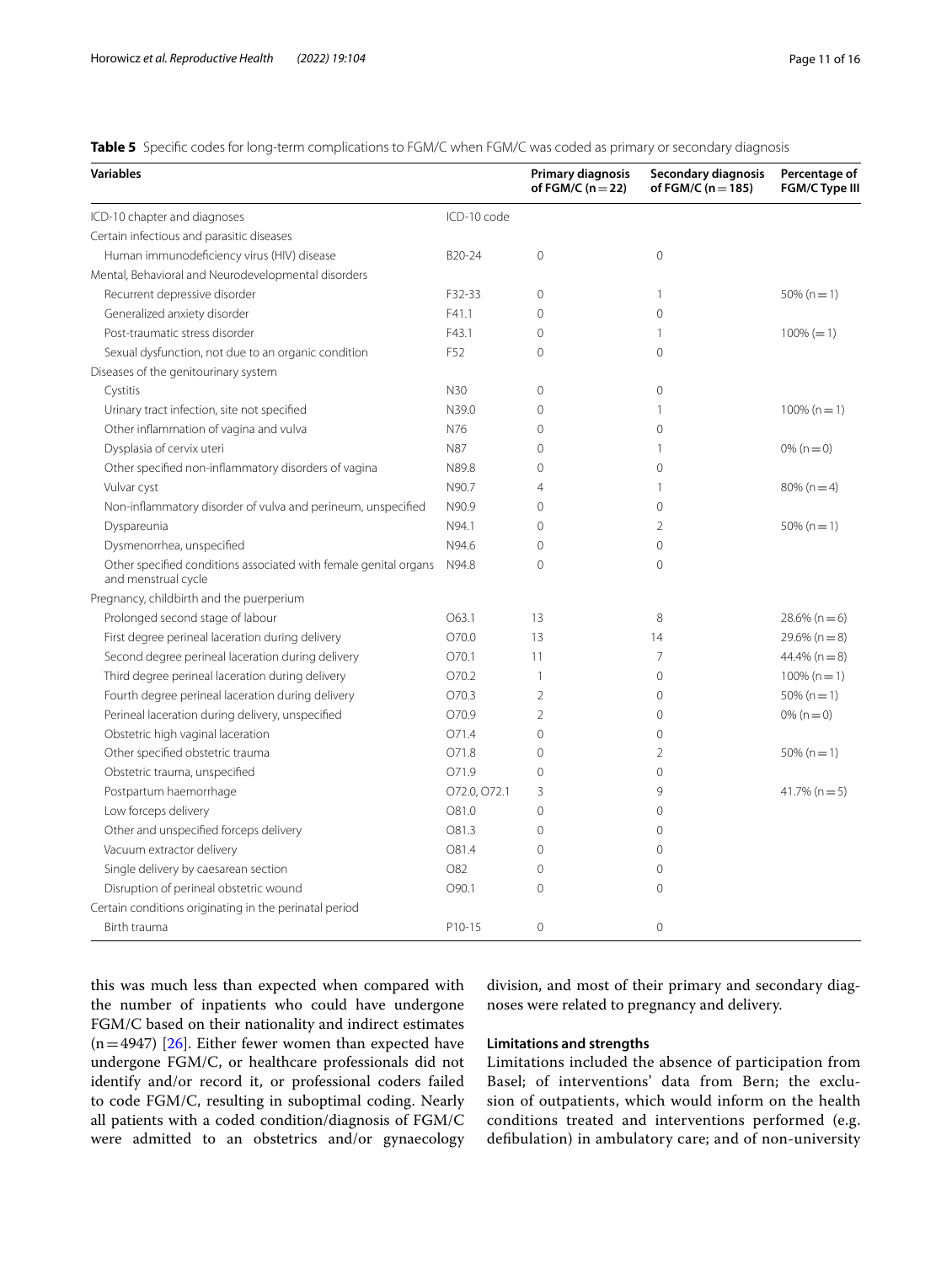| <b>Variables</b>                                                           | Geneva<br>$(n = 111)$               | Lausanne<br>$(n=42)$    | Zürich<br>$(n=22)$                    | Percentage of<br>FGM/C Type III                      |
|----------------------------------------------------------------------------|-------------------------------------|-------------------------|---------------------------------------|------------------------------------------------------|
| Obstetrical interventions                                                  |                                     |                         |                                       |                                                      |
| Cerclage of the cervix                                                     | 1                                   | 0                       | $\mathbf{0}$                          | $100\% (n=1)$                                        |
| Pharmaceutical induction of labour                                         | 0                                   | 1                       | $\mathbf{0}$                          | $100\% (n=1)$                                        |
| Manual assistance during delivery:                                         |                                     |                         |                                       |                                                      |
| With episiotomy and instrumentation<br>With episiotomy only<br>Unspecified | $\mathbf 0$<br>$\Omega$<br>$\Omega$ | 5<br>$\mathbf{1}$<br>13 | $\overline{2}$<br>6<br>$\overline{2}$ | $42.9\%$ (n = 3)<br>$28.5\%$ (n = 2)<br>$20\% (n=3)$ |
| Caesarean section                                                          | 20                                  | 8                       | $\mathbf{1}$                          | $48.3\%$ (n = 14)                                    |
| Perineal tear repair                                                       | $\overline{2}$                      | 6                       | $\mathbf{0}$                          | $37.5\%$ (n = 3                                      |
| Curettage for retained placenta                                            |                                     | 1                       | $\mathbf 0$                           | $0\%$ (n = 0)                                        |
| Gynaecological interventions                                               |                                     |                         |                                       |                                                      |
| Ovarian cyst excision                                                      | 1                                   | 0                       | $\mathbf{0}$                          | $100\% (n = 1)$                                      |
| Myomectomy                                                                 | $\mathbf{1}$                        | 0                       | $\Omega$                              | $100\% (n = 1)$                                      |
| Salpingectomy                                                              | 1                                   | $\Omega$                | 1                                     | $50\%$ (n = 1)                                       |
| Interventions related to FGM/C                                             |                                     |                         |                                       |                                                      |
| Clitoral surgery                                                           | 8                                   | 3                       | $\mathbf{0}$                          | $36.4\%$ (n = 4)                                     |
| Vulvar cyst excision                                                       | 2                                   | 0                       | $\Omega$                              | $100\% (n=2)$                                        |
| Vulvar abscess incision and drainage                                       | 1                                   | 0                       | $\Omega$                              | $0\%$ (n = 0)                                        |
| Defibulation                                                               | 4                                   | 0                       | $\Omega$                              | $100\% (n=4)$                                        |
| Interventions possibly related to FGM/C                                    |                                     |                         |                                       |                                                      |
| Hymenectomy                                                                | 0                                   | 0                       | $\mathbf{1}$                          | $100\% (n = 1)$                                      |
| Repair of vulva and perineum                                               | 0                                   | 0                       | 5                                     | $100\% (n=5)$                                        |
| Incision of vulva and perineum                                             | $\Omega$                            | $\Omega$                | $\overline{4}$                        | $75\%$ (n = 3)                                       |
| Other interventions                                                        |                                     |                         |                                       |                                                      |
| Femoral fracture repair                                                    | 0                                   | 1                       | $\Omega$                              |                                                      |
| Hematopoietic stem cell transplant                                         | $\Omega$                            | 1                       | $\Omega$                              |                                                      |
| Lymph node biopsy                                                          | $\Omega$                            |                         | $\Omega$                              |                                                      |
| Mitral valvuloplasty                                                       |                                     | 0                       | $\Omega$                              |                                                      |
| Retrograde ureteropyelography                                              |                                     | 0                       | $\Omega$                              |                                                      |
| Ureteral pigtail placement                                                 |                                     | 0                       | $\Omega$                              |                                                      |
| Transvaginal suspension for urinary incontinence                           | 0                                   | 1                       | 0                                     |                                                      |
| Trunk abscess incision and drainage                                        | 1                                   | 0                       | $\mathbf 0$                           |                                                      |

# <span id="page-11-0"></span>**Table 6** Main intervention reported among patients with FGM/C according to hospital

<span id="page-11-1"></span>**Table 7** Number of deliveries between 2016 and 2018 according to center [\[27](#page-14-17)−[33\]](#page-14-19)

|                    | 2016 | 2017 | 2018 |
|--------------------|------|------|------|
| Geneva (HUG)       | 4101 | 4182 | 4213 |
| Vaud (CHUV)        | 3230 | 3227 | 3375 |
| Bern (Inselspital) | 1810 | 1827 | 2004 |
| Zürich (USZ)       | 2960 | 2971 | 2969 |
|                    |      |      |      |

hospitals, where most deliveries of women in the can-tons of Bern and Zürich occur (Tables [7](#page-11-1), [8\)](#page-12-0) [27-[34\]](#page-14-18). Future studies could assess the prevalence of FGM/C and associated health outcomes in all hospitals, and study regional variations, such as in areas near asylum centres. Application of our method is mostly limited by undercoding of FGM/C, which most likely results from insufficient training about FGM/C  $[26]$  $[26]$  $[26]$ . Besides gynaecology and obstetrics, health professionals working in paediatrics, travel medicine, infectious diseases, primary care, and migrant health programmes, could beneft from such training.

This study's main strength was the use of ICD-10 codes to identify health complications of FGM/C, an afordable and objective method, easily reproducible over time, and at national and international level, with good comparability of data. Impact of training, specifc care, as well as fnancial costs resulting from health complications of FGM/C might also be assessed using ICD codes. They could be used in both diaspora and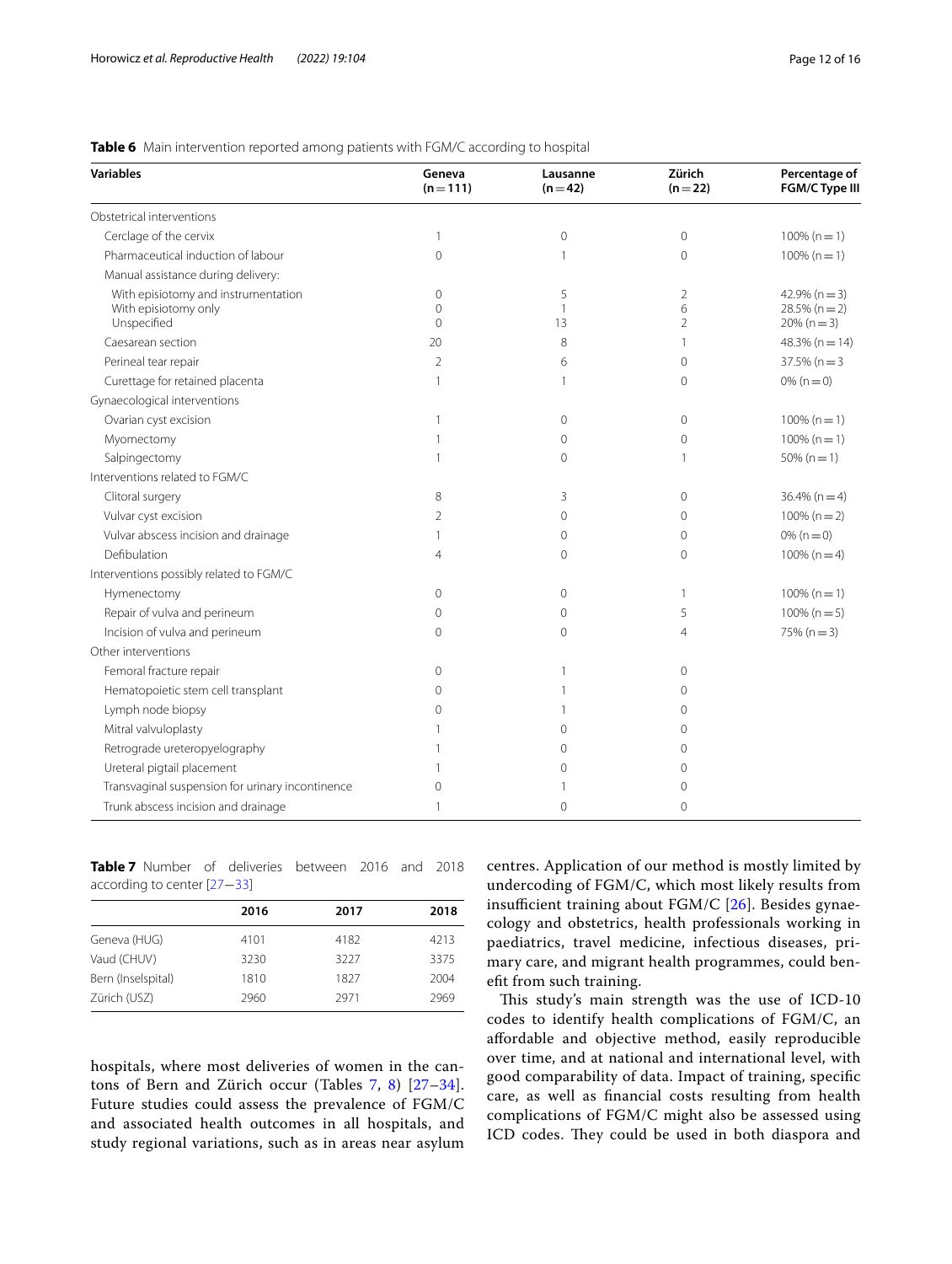|                 | 2016         |                          |                                | 2017         |              |                   | 2018         |              |                   |
|-----------------|--------------|--------------------------|--------------------------------|--------------|--------------|-------------------|--------------|--------------|-------------------|
|                 | <b>Total</b> | <b>Swiss<sup>a</sup></b> | <b>Foreigners</b> <sup>b</sup> | <b>Total</b> | <b>Swiss</b> | <b>Foreigners</b> | <b>Total</b> | <b>Swiss</b> | <b>Foreigners</b> |
| Geneva (Geneva) | 5361         | 2253                     | 3108                           | 5441         | 2350         | 3091              | 5353         | 2331         | 3022              |
| Vaud (Lausanne) | 8730         | 4401                     | 4329                           | 8686         | 4350         | 4336              | 10.145       | 5879         | 4266              |
| Bern (Bern)     | 10.113       | 7038                     | 3075                           | 10.141       | 7115         | 3026              | 10.145       | 7189         | 2956              |
| Zürich (Zürich) | 17.051       | 9602                     | 7449                           | 17.070       | 9490         | 7580              | 16.919       | 9402         | 7517              |

<span id="page-12-0"></span>**Table 8** Living births according to canton and nationality category of the mother [\[34\]](#page-14-18)

<sup>a</sup> Infants born to women with a Swiss nationality

<sup>b</sup> Infants born to women without a Swiss nationality

FGM/C high prevalence countries, as an alternative to the FGM/C cost calculator developed by WHO only for high prevalence countries [[35](#page-14-20)].

## **Interpretation**

Women with FGM/C might consult, be admitted or referred more frequently when pregnant, resulting in better FGM/C coding in obstetrics divisions. Furthermore, Swiss basic health insurance covers most pregnancyrelated costs, facilitating access to healthcare [[36\]](#page-14-21). Obstetricians and gynaecologists routinely perform genital examinations and are more likely trained to diagnose FGM/C [\[26\]](#page-14-16). FGM/C is also more likely to be recorded in obstetrics charts, because it can infuence childbirth [\[1](#page-13-0)]. For instance, UK's report on FGM/C prevalence in the National Health System (NHS) showed that 1630 women and girls had a consultation where FGM/C was recorded between October and December 2020, with 74.9% of attendances in midwifery or obstetrical units [[37\]](#page-14-22). Antenatal consultations provide major opportunities to identify and care for individuals with FGM/C who might not seek or receive medical attention otherwise [[1,](#page-13-0) [38\]](#page-14-23).

Meta-analyses including studies from FGM/C practicing countries, and diaspora countries showed that FGM/C was signifcantly associated with prolonged labour, perineal tears, episiotomy, and non-signifcantly associated with caesarean section [[19,](#page-14-24) [20](#page-14-11)]. Obstetric outcomes coded in our study were mainly prolonged second stage of labour ( $n=21$ ) and perineal lacerations ( $n=50$ ) especially of frst- or second-degree (90%). 29 inpatients required a caesarean section, 14 episiotomy, and 15 assistance during delivery. We were not able to calculate the prevalence of complications from FGM/C for several reasons. Our data was fully anonymized, and thus some records could potentially be returning patients, so we cannot know the exact denominator of pregnant women in our sample. Second, the study was cross-sectional, and some pregnant women might have delivered after the end of the study, leaving their birth outcomes unknown.

Among 85,990 deliveries in 2017 in Swiss medical institutions, 54.7% of women had a perineal tear mainly of frst- or second-degree (94.7%); 32.3% a caesarean section; 11.1% an assisted delivery, and 17% an episiotomy [[39\]](#page-14-25). Considering that at least 135 women were pregnant (135 inpatients admitted in obstetrics, and 30 in gynaecology and/or obstetrics), and subject to the limitations stated above, our data do not suggest high rates of obstetric complications.

Studies about obstetric complications of FGM/C sometimes show diverging results. A prospective study conducted in six African countries found a signifcant association between obstetric complications and FGM/C, especially type III  $[40]$  $[40]$  $[40]$ , whereas retrospective studies from high-income countries such as Sweden, the UK, and Switzerland showed similar obstetric outcomes among women with and without FGM/C [\[41](#page-14-27)[–43\]](#page-14-28). FGM/C has been signifcantly associated with higher rates of caesarean sections in studies conducted in both practicing and diaspora countries  $[40, 44, 45]$  $[40, 44, 45]$  $[40, 44, 45]$  $[40, 44, 45]$  $[40, 44, 45]$ , and meta-analyses show a non-signifcant trend towards higher rates [\[19,](#page-14-24) [20](#page-14-11)]. Future studies could assess if training of health professionals and access to interpreters could improve obstetric outcomes of individuals with FGM/C. Indeed, health professionals unfamiliar with FGM/C might perform caesarean sections for inappropriate reasons, especially in cases of infbulation [[46](#page-14-31)]. Moreover, migrant women in high-income countries often have higher rates of caesarean sections than non-migrants [\[47](#page-14-32)]. Communication barriers, economic difficulties, and exposure to violence can result in poor maternal health and/or care quality for some migrants regardless of FGM/C [[48](#page-14-33)[–52](#page-15-0)].

Only fve minor inpatients had an FGM/C code. Outpatient clinics may attend more children with FGM/C than hospitals, but paediatricians may also not know when and how to discuss FGM/C with parents and their children, not recognize it if they perform a genital examination, or simply not record it [\[53](#page-15-1)–[55\]](#page-15-2). Alternatively, they could be second-generation migrants and beyond, and therefore less exposed to the practice. A UK study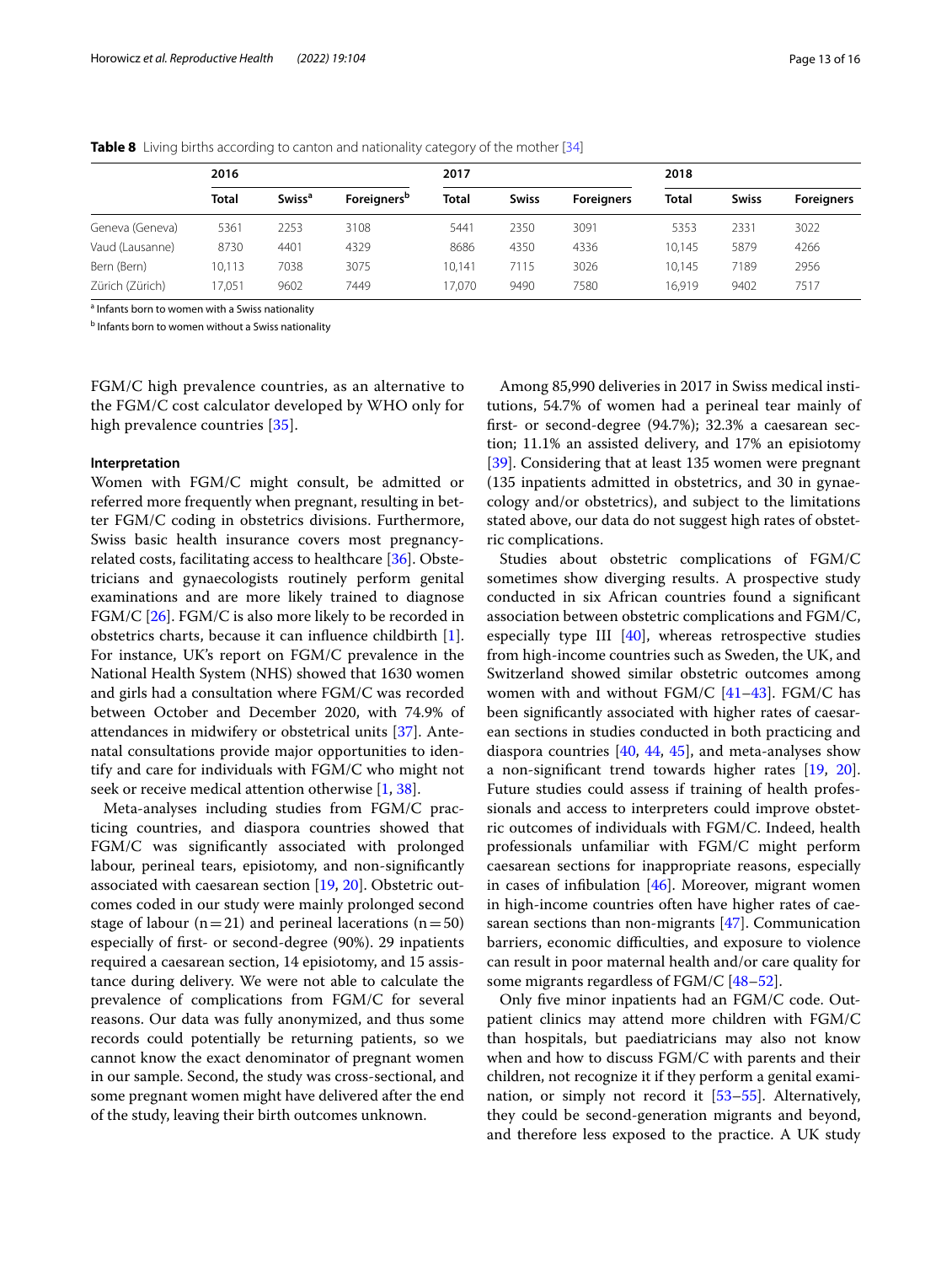showed that among 55 children with FGM/C referred to specialized clinics, 21% sufered from mental health symptoms such as anxiety, sleep and behaviour disorders, and 13% from physical symptoms such as problems with micturition, menstruation and genital pain [[14\]](#page-14-5). Except one post-traumatic stress disorder, psychological symptoms were not coded in our minor population, and rarely among adults. Swiss university hospitals' health professionals may lack time or training on how to detect and treat such symptoms and other FGM/C complications. Or, they may identify and manage psychological complications, without however identifying or documenting the FGM/C as an associated condition [\[54–](#page-15-3)[60\]](#page-15-4).

Coding of surgical interventions was incomplete. Perineal tears were more coded  $(n=50)$  than perineal tears repairs (n=8). Other repairs were either not coded, or coded as secondary interventions, which were not provided. Because no CHOP codes exist for defbulation and clitoral reconstruction, we had to hypothesize that codes such as repair ( $n=5$ ), or incision ( $n=4$ ) of vulva and perineum had been used to indicate these surgeries. Geneva provided the interventions' names instead of codes, and reported 8 clitoral surgeries and 4 defbulations among inpatients, and additionally reported 12 clitoral surgeries, 25 defbulations and 8 other surgeries for scar complications of FGM/C in outpatient care. Some Swiss insurance companies have tried to refuse to reimburse these surgeries. Specifc CHOP codes would facilitate medical coding and reimbursement.

Sensitisation and training of healthcare professionals and professional coders on FGM/C could improve identifcation, documentation and coding of FGM/C and its complications in Swiss university hospitals; inform and improve the quality of future policies, services and interventions. Future prospective and case–control studies could assess coding of FGM/C and associated health outcomes according to training and specialised care resources.

# **Conclusion**

Most of the 207 women and girls admitted to Swiss university hospitals between 2016 and 2018 with a primary or secondary diagnosis of FGM/C were admitted to obstetrics divisions. Pregnancy and delivery seem to be key moments to care for and counsel a population that might not consult or be identifed otherwise. FGM/C coding capacities in Swiss university hospitals are low, and some complications of FGM/C are probably not diagnosed, or diagnosed alone, without FGM/C.

#### **Abbreviations**

CHOP: Swiss Classifcation of Surgical Interventions; CHUV: University Hospital of Lausanne; FGM/C: Female genital mutilation/cutting; HUG: Geneva

University Hospitals; ICD: International Classifcation of Diseases; NHS: National Health System; USB: University Hospital of Basel; USZ: University Hospital of Zürich; UK: United Kingdom; WHO: World Health Organization.

#### **Acknowledgements**

Swiss Network against Female Genital Cutting, Caritas Switzerland, and Swiss Federal Office of Public Health which funded the study. Prof. Angèle-Gayet Ageron who suggested a data analysis plan.

#### **Author contributions**

JA designed and directed the project. SCC collected the data, together with JA and MH. SCC did the data analysis, in collaboration with MH. MH, SCC and JA wrote the manuscript. All the authors reviewed and approved the manuscript.

#### **Funding**

Swiss Federal Office of Public Health, Swiss Network against Female Circumcision, Caritas Switzerland.

#### **Availability of data and materials**

The datasets used and/or analysed during the current study available from the corresponding author on reasonable request.

## **Declarations**

# **Ethics approval and consent to participate**

This cross-sectional study was approved in December, 2018 by the Swiss Ethics Committees (SwissEthics) with the protocol number 2018-01851, and conducted according to the protocol, the Swiss legal requirements, and the World Medical Association Declaration of Helsinki. An exemption of informed consent was granted by the state of Geneva Swiss Ethics committee for the use of anonymized data extracted from the university hospitals databases.

#### **Consent for publication**

Not applicable.

#### **Competing interests**

No competing interests to declare.

#### **Author details**

<sup>1</sup> Faculty of Medicine, University of Geneva, Geneva, Switzerland. <sup>2</sup> Division of Gynaecology, Department of the Woman, The Child and the Adolescent, Geneva University Hospitals, 30 Bld de la Cluse, 1211 Geneva, Switzerland. <sup>3</sup> Swiss Tropical and Public Health Institute, University of Basel, Basel, Switzerland.

#### Received: 14 December 2021 Accepted: 11 April 2022 Published online: 02 May 2022

#### **References**

- <span id="page-13-0"></span>1. World Health Organization. Care of women and girls living with female genital mutilation: a clinical handbook. Geneva: World Health Organization; 2018. [https://www.who.int/reproductivehealth/publications/health](https://www.who.int/reproductivehealth/publications/health-care-girls-women-living-with-FGM/en/) [care-girls-women-living-with-FGM/en/](https://www.who.int/reproductivehealth/publications/health-care-girls-women-living-with-FGM/en/). Accessed 14 Apr 2020.
- <span id="page-13-1"></span>2. World Health Organization. Types of female genital mutilation [Internet]. Geneva: World Health Organization; c2021. [https://mca.essensys.ro/](https://mca.essensys.ro/teams/sexual-and-reproductive-health-and-research/key-areas-of-work/female-genital-mutilation/types-of-female-genital-mutilation) [teams/sexual-and-reproductive-health-and-research/key-areas-of-work/](https://mca.essensys.ro/teams/sexual-and-reproductive-health-and-research/key-areas-of-work/female-genital-mutilation/types-of-female-genital-mutilation) [female-genital-mutilation/types-of-female-genital-mutilation](https://mca.essensys.ro/teams/sexual-and-reproductive-health-and-research/key-areas-of-work/female-genital-mutilation/types-of-female-genital-mutilation). Accessed 17 Aug 2021.
- <span id="page-13-2"></span>3. UNICEF. Female Genita Mutilation/Cutting: a global concern. New York: UNICEF; 2016. [https://data.unicef.org/resources/female-genital-mutil](https://data.unicef.org/resources/female-genital-mutilationcutting-global-concern/) [ationcutting-global-concern/](https://data.unicef.org/resources/female-genital-mutilationcutting-global-concern/). Accessed 17 Aug 2021.
- <span id="page-13-3"></span>4. UNICEF Data. Female Genital Mutilation (FGM) data [Internet]. New York: UNICEF; 2021. [https://data.unicef.org/resources/dataset/fgm/.](https://data.unicef.org/resources/dataset/fgm/) Accessed 17 Aug 2021.
- <span id="page-13-4"></span>5. Van Baelen L, Ortensi L, Leye E. Estimates of frst-generation women and girls with female genital mutilation in the European Union, Norway and Switzerland. Eur J Contracept Reprod Health Care. 2016;21(6):474–82.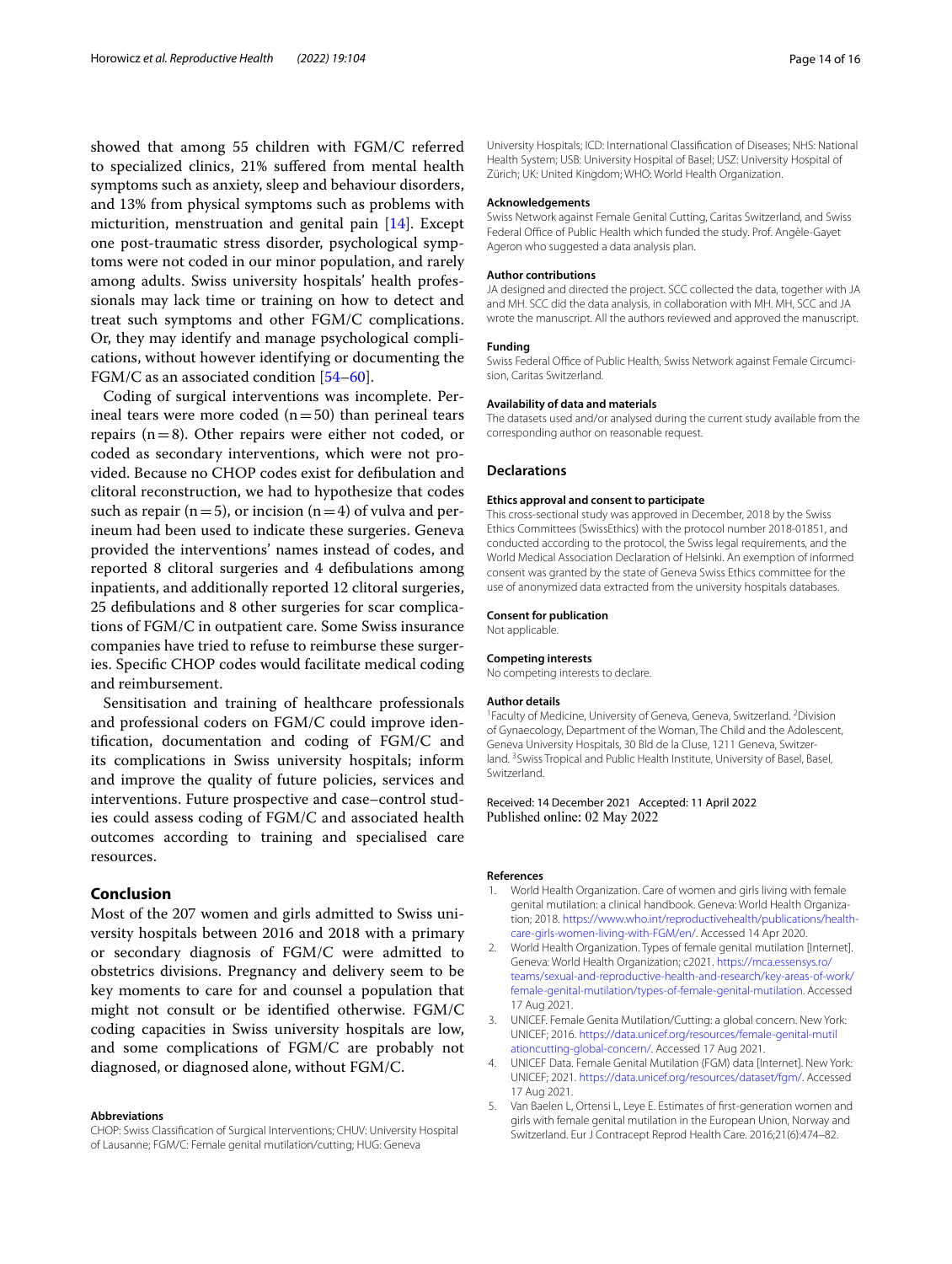- <span id="page-14-0"></span>6. Cottler-Casanova S, Abdulcadir J. Estimating the indirect prevalence of Female Genital Mutilation/Cutting in Switzerland. 2020.
- <span id="page-14-1"></span>7. Vogt S, Eferson C, Fehr E. The risk of female genital cutting in Europe: comparing immigrant attitudes toward uncut girls with attitudes in a practicing country. SSM Popul Health. 2017;3:283–93.
- 8. Wahlberg A, Johnsdotter S, Ekholm Selling K, Källestål C, Essén B. Factors associated with the support of pricking (female genital cutting type IV) among Somali immigrants—a cross-sectional study in Sweden. Reprod Health. 2017;14(1):92.
- 9. Wahlberg A, Johnsdotter S, Selling KE, Källestål C, Essén B. Baseline data from a planned RCT on attitudes to female genital cutting after migration: when are interventions justifed? BMJ Open. 2017;7(8): e017506.
- 10. Wahlberg A, Johnsdotter S, Ekholm Selling K, Essén B. Correction: shifting perceptions of female genital cutting in a Swedish migration context. PLoS ONE. 2020;15(2): e0229815-e.
- <span id="page-14-2"></span>11. Johnsdotter S, Mestre i Mestre RM. 'Female genital mutilation' in Europe: public discourse versus empirical evidence. Int J Law Crime Justice. 2017;51:14–23.
- <span id="page-14-3"></span>12. Cappa C, Van Baelen L, Leye E. The practice of female genital mutilation across the world: data availability and approaches to measurement. Glob Public Health. 2019;14(8):1139–52.
- <span id="page-14-4"></span>13. De Schrijver L, Van Baelen L, Van Eekert N, Leye E. Towards a better estimation of prevalence of female genital mutilation in the European Union: a situation analysis. Reprod Health. 2020;17(1):105.
- <span id="page-14-5"></span>14. Ali S, Patel R, Armitage AJ, Learner HI, Creighton SM, Hodes D. Female genital mutilation (FGM) in UK children: a review of a dedicated paediatric service for FGM. Arch Dis Child. 2020;105(11):1075–8.
- <span id="page-14-6"></span>15. Hodes D, Ayadi O'Donnell N, Pall K, Leoni M, Lok W, Debelle G, et al. Epidemiological surveillance study of female genital mutilation in the UK. Arch Dis Child. 2020;106:372.
- <span id="page-14-7"></span>16. Ortensi LE, Menonna A. Migrating with special needs? Projections of fows of migrant women with female genital mutilation/cutting toward Europe 2016–2030. Eur J Popul. 2017;33(4):559–83.
- <span id="page-14-8"></span>17. United Nations Population Fund. Female genital mutilation [Internet]. New York: United Nations Population Fund; c2021. [https://www.unfpa.](https://www.unfpa.org/female-genital-mutilation) [org/female-genital-mutilation](https://www.unfpa.org/female-genital-mutilation). Accessed 18 May 2021.
- <span id="page-14-9"></span>18. Berg RC, Underland V, Odgaard-Jensen J, Fretheim A, Vist GE. Efects of female genital cutting on physical health outcomes: a systematic review and meta-analysis. BMJ Open. 2014;4(11): e006316.
- <span id="page-14-24"></span>19. Berg RC, Odgaard-Jensen J, Fretheim A, Underland V, Vist G. An updated systematic review and meta-analysis of the obstetric consequences of female genital mutilation/cutting. Obstet Gynecol Int. 2014;2014:8.
- <span id="page-14-11"></span>20. Lurie JM, Weidman A, Huynh S, Delgado D, Easthausen I, Kaur G. Painful gynecologic and obstetric complications of female genital mutilation/ cutting: a systematic review and meta-analysis. PLoS Med. 2020;17(3): e1003088.
- <span id="page-14-10"></span>21. Sylla F, Moreau C, Andro A. A systematic review and meta-analysis of the consequences of female genital mutilation on maternal and perinatal health outcomes in European and African countries. BMJ Glob Health. 2020;5(12): e003307.
- <span id="page-14-12"></span>22. Elmusharaf S, Elhadi N, Almroth L. Reliability of self reported form of female genital mutilation and WHO classifcation: cross sectional study. BMJ. 2006;333(7559):124.
- <span id="page-14-13"></span>23. Ministry of Health (MOH) [Maldives] and ICF. 2018. Maldives Demographic and Health Survey 2016–17. Malé, Maldives, and Rockville, Maryland, USA: MOH and ICF. [http://dhsprogram.com/pubs/pdf/FR349/](http://dhsprogram.com/pubs/pdf/FR349/FR349.pdf) [FR349.pdf](http://dhsprogram.com/pubs/pdf/FR349/FR349.pdf). Accessed 14 Apr 2021.
- <span id="page-14-14"></span>24. Federal Statistical Office. Medical classification and coding [Internet]. Neuchâtel: Federal Statistical Office; 2021. [https://www.bfs.admin.ch/bfs/](https://www.bfs.admin.ch/bfs/fr/home/statistiques/sante/nomenclatures/medkk.html) [fr/home/statistiques/sante/nomenclatures/medkk.html](https://www.bfs.admin.ch/bfs/fr/home/statistiques/sante/nomenclatures/medkk.html). Accessed 20 Apr 2021.
- <span id="page-14-15"></span>25. Cottler-Casanova S, Horowicz M, Gieszl S, Johnson-Agbakwu C, Abdulcadir J. Coding female genital mutilation/cutting and its complications using the International Classifcation of Diseases: a commentary. BJOG. 2020;127(6):660–4.
- <span id="page-14-16"></span>26. Cottler-Casanova S, Horowicz M, Gayet-Ageron A, Abdulcadir J. Female genital mutilation/cutting (FGM/C) coding capacities in Swiss university hospitals using the International Classifcation of Diseases (ICD). BMC Public Health. 2021;21(1):1151.
- <span id="page-14-17"></span>27. HUG. Key numbers 2016 [Internet]. 2021. [https://www.hug.ch/chifres](https://www.hug.ch/chiffres-cles-2016/soins) [cles-2016/soins.](https://www.hug.ch/chiffres-cles-2016/soins) Accessed 20 Apr 2021.
- 28. HUG. Key numbers 2017 [Internet]. 2021. [https://www.hug.ch/chifres](https://www.hug.ch/chiffres-cles-2017/soins) [cles-2017/soins.](https://www.hug.ch/chiffres-cles-2017/soins) Accessed 20 Apr 2021.
- 29. HUG. Key numbers 2018 [Internet]. 2021. [https://www.hug.ch/chifres](https://www.hug.ch/chiffres-cles-2018/activite-medicale) [cles-2018/activite-medicale.](https://www.hug.ch/chiffres-cles-2018/activite-medicale) Accessed 20 Apr 2021.
- 30. CHUV. The CHUV in numbers [Internet]. 2021. [https://www.chuv.ch/fr/](https://www.chuv.ch/fr/chuv-home/en-bref/chiffres) [chuv-home/en-bref/chifres.](https://www.chuv.ch/fr/chuv-home/en-bref/chiffres) Accessed 20 Apr 2021.
- 31. Inselspital Frauenklinik. Annual report 2016 [Internet]. 2016. [http://www.](http://www.frauenheilkunde.insel.ch/fileadmin/Frauenheilkunde/05_Ueber_uns/20170513_Jahresbericht_Frauenklinik_2016.pdf) [frauenheilkunde.insel.ch/fleadmin/Frauenheilkunde/05\\_Ueber\\_uns/](http://www.frauenheilkunde.insel.ch/fileadmin/Frauenheilkunde/05_Ueber_uns/20170513_Jahresbericht_Frauenklinik_2016.pdf) [20170513\\_Jahresbericht\\_Frauenklinik\\_2016.pdf.](http://www.frauenheilkunde.insel.ch/fileadmin/Frauenheilkunde/05_Ueber_uns/20170513_Jahresbericht_Frauenklinik_2016.pdf) Accessed 20 Apr 2021.
- 32. Inselspital Frauenklinik. Annual report 2018 [Internet]. 2018. [http://www.](http://www.frauenheilkunde.insel.ch/fileadmin/Frauenheilkunde/05_Ueber_uns/20190915_Jahresbericht_Frauenklinik_2018.pdf) [frauenheilkunde.insel.ch/fleadmin/Frauenheilkunde/05\\_Ueber\\_uns/](http://www.frauenheilkunde.insel.ch/fileadmin/Frauenheilkunde/05_Ueber_uns/20190915_Jahresbericht_Frauenklinik_2018.pdf) [20190915\\_Jahresbericht\\_Frauenklinik\\_2018.pdf.](http://www.frauenheilkunde.insel.ch/fileadmin/Frauenheilkunde/05_Ueber_uns/20190915_Jahresbericht_Frauenklinik_2018.pdf) Accessed 20 Apr 2021.
- <span id="page-14-19"></span>33. Universitätsspital Zürich. Annual report of the clinic for obstetrics. [Internet]. 2021. [https://new.usz.ch/fachbereich/geburtshilfe/ueber-uns/jahre](https://new.usz.ch/fachbereich/geburtshilfe/ueber-uns/jahresberichte/) [sberichte/](https://new.usz.ch/fachbereich/geburtshilfe/ueber-uns/jahresberichte/). Accessed 20 Apr 2021.
- <span id="page-14-18"></span>34. Federal Statistical Office. Living births according to canton and nationality category of the mother Federal Statistical Office [Internet]. Neuchâtel: Federal Statistical Office; 2020. [https://www.bfs.admin.ch/bfs/en/home/](https://www.bfs.admin.ch/bfs/en/home/statistics/population/births-deaths/births.assetdetail.13187404.html) [statistics/population/births-deaths/births.assetdetail.13187404.html.](https://www.bfs.admin.ch/bfs/en/home/statistics/population/births-deaths/births.assetdetail.13187404.html) Accessed 20 Apr 2021.
- <span id="page-14-20"></span>35. World Health Organization Department of Sexual and Reproductive Health and Research. Female Genital Mutilation Cost Calculator [Internet]. Geneva: World Health Organization; c2020. [https://srhr.org/fgmcost/.](https://srhr.org/fgmcost/) Accessed 16 May 2021.
- <span id="page-14-21"></span>36. Federal Chancellery. ch.ch. Pregnancy—what health insurance covers [Internet]. c2013. [https://www.ch.ch/en/pregnancy-health-insurance](https://www.ch.ch/en/pregnancy-health-insurance-covers/) [covers/.](https://www.ch.ch/en/pregnancy-health-insurance-covers/) Accessed 20 Apr 2021.
- <span id="page-14-22"></span>37. NHS Digital. Female Genital Mutilation (FGM) Enhanced Dataset October 2020 to December 2020, England, experimental statistics [Internet]. Leeds: NHS Digital; 2021 [https://fles.digital.nhs.uk/FA/A4FA2A/](https://files.digital.nhs.uk/FA/A4FA2A/Female%20Genital%20Mutilation%20%28FGM%29%20-%20October%20to%20December%202020%20-%20Report.pdf) [Female%20Genital%20Mutilation%20%28FGM%29%20-%20October%](https://files.digital.nhs.uk/FA/A4FA2A/Female%20Genital%20Mutilation%20%28FGM%29%20-%20October%20to%20December%202020%20-%20Report.pdf) [20to%20December%202020%20-%20Report.pdf.](https://files.digital.nhs.uk/FA/A4FA2A/Female%20Genital%20Mutilation%20%28FGM%29%20-%20October%20to%20December%202020%20-%20Report.pdf) Accessed 20 Apr 2021.
- <span id="page-14-23"></span>38. World Health Organization. WHO recommendations on antenatal care for a positive pregnancy experience. Geneva: World Health Organization; 2016 <https://www.who.int/publications/i/item/9789241549912>. Accessed 7 Jul 2021.
- <span id="page-14-25"></span>39. Federal Statistical Office. Deliveries and maternal health in 2017. Neuchâtel: Federal Statistical Office; 2017. [https://www.bfs.admin.ch/bfs/en/](https://www.bfs.admin.ch/bfs/en/home/news/whats-new.assetdetail.8288948.html) [home/news/whats-new.assetdetail.8288948.html.](https://www.bfs.admin.ch/bfs/en/home/news/whats-new.assetdetail.8288948.html) Accessed 20 Apr 2021.
- <span id="page-14-26"></span>40. WHO study group on female genital mutilation and obstetric outcome. Female genital mutilation and obstetric outcome: WHO collaborative prospective study in six African countries. The Lancet. 2006;367(9525):1835–41.
- <span id="page-14-27"></span>41. Essen B, Bodker B, Sjoberg NO, Gudmundsson S, Ostergren PO, Langhof-Roos J. Is there an association between female circumcision and perinatal death? Bull World Health Organ. 2002;80(8):629–32.
- 42. Balachandran AA, Duvalla S, Sultan AH, Thakar R. Are obstetric outcomes afected by female genital mutilation? Int Urogynecol J. 2018;29(3):339–44.
- <span id="page-14-28"></span>43. Abdulcadir J, Dugerdil A, Yaron M, Irion O, Boulvain M. Obstetric care of women with female genital mutilation attending a specialized clinic in a tertiary center. Int J Gynaecol Obstet. 2016;132(2):174–8.
- <span id="page-14-29"></span>44. Wuest S, Raio L, Wyssmueller D, Mueller MD, Stadlmayr W, Surbek DV, et al. Effects of female genital mutilation on birth outcomes in Switzerland. BJOG. 2009;116(9):1204–9.
- <span id="page-14-30"></span>45. Varol N, Dawson A, Turkmani S, Hall JJ, Nanayakkara S, Jenkins G, et al. Obstetric outcomes for women with female genital mutilation at an Australian hospital, 2006–2012: a descriptive study. BMC Pregnancy Childbirth. 2016;16(1):328.
- <span id="page-14-31"></span>46. Rodriguez MI, Say L, Abdulcadir J, Hindin MJ. Clinical indications for cesarean delivery among women living with female genital mutilation. Int J Gynecol Obstet. 2017;139(1):21–7.
- <span id="page-14-32"></span>47. Merry L, Vangen S, Small R. Caesarean births among migrant women in high-income countries. Best Pract Res Clin Obstet Gynaecol. 2016;32:88–99.
- <span id="page-14-33"></span>48. Essen B, Johnsdotter S, Hovelius B, Gudmundsson S, Sjoberg NO, Friedman J, et al. Qualitative study of pregnancy and childbirth experiences in Somalian women resident in Sweden. BJOG. 2000;107(12):1507–12.
- 49. Scamell M, Ghumman A. The experience of maternity care for migrant women living with female genital mutilation: a qualitative synthesis. Birth. 2019;46(1):15–23.